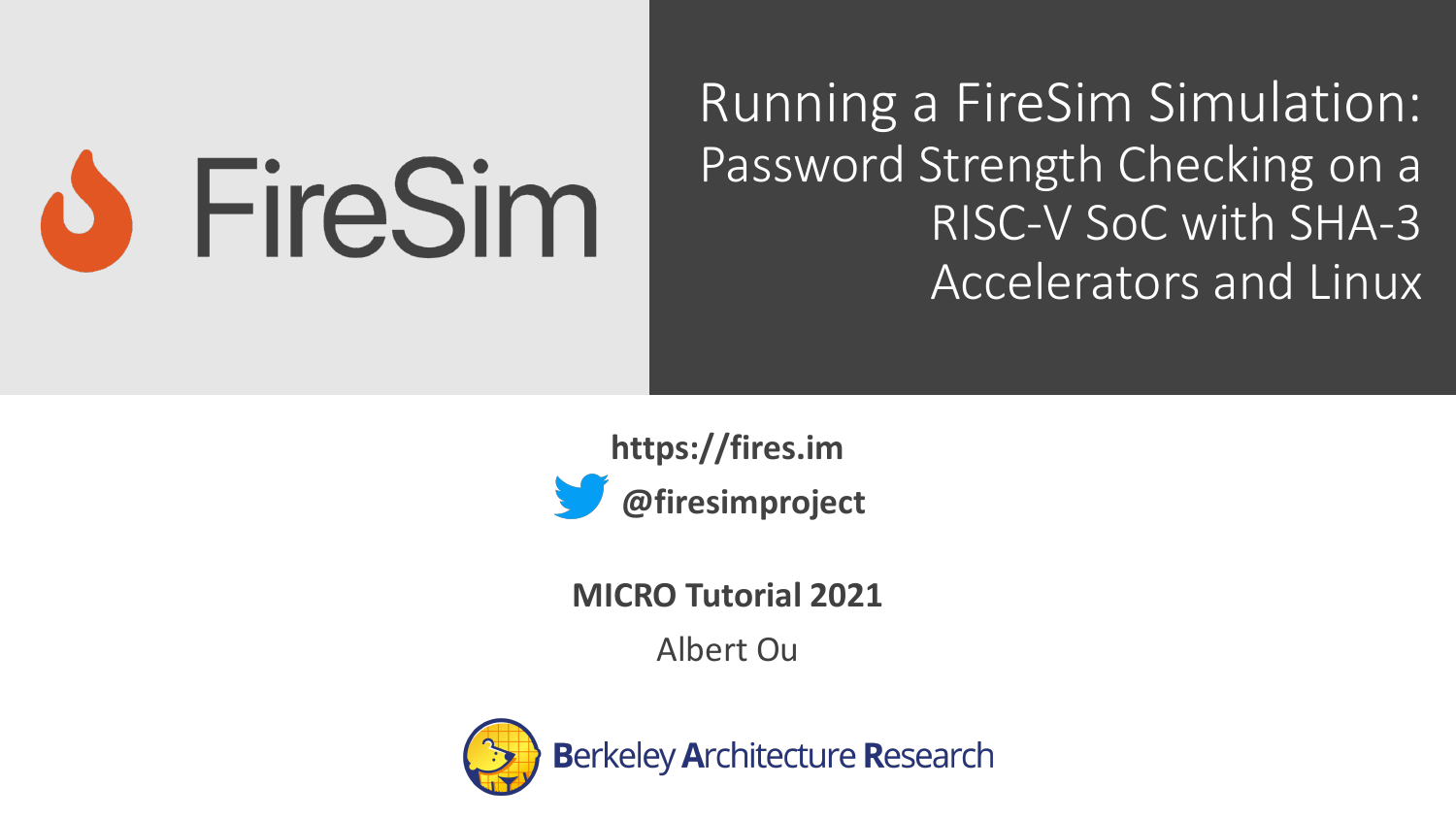

#### Agenda

- Configure and launch a simulation runfarm
- Boot Linux interactively on the target hardware
- Run custom automated workloads
- Demonstrate a complex Linux application (John the Ripper) that exercises an example SHA-3 accelerator

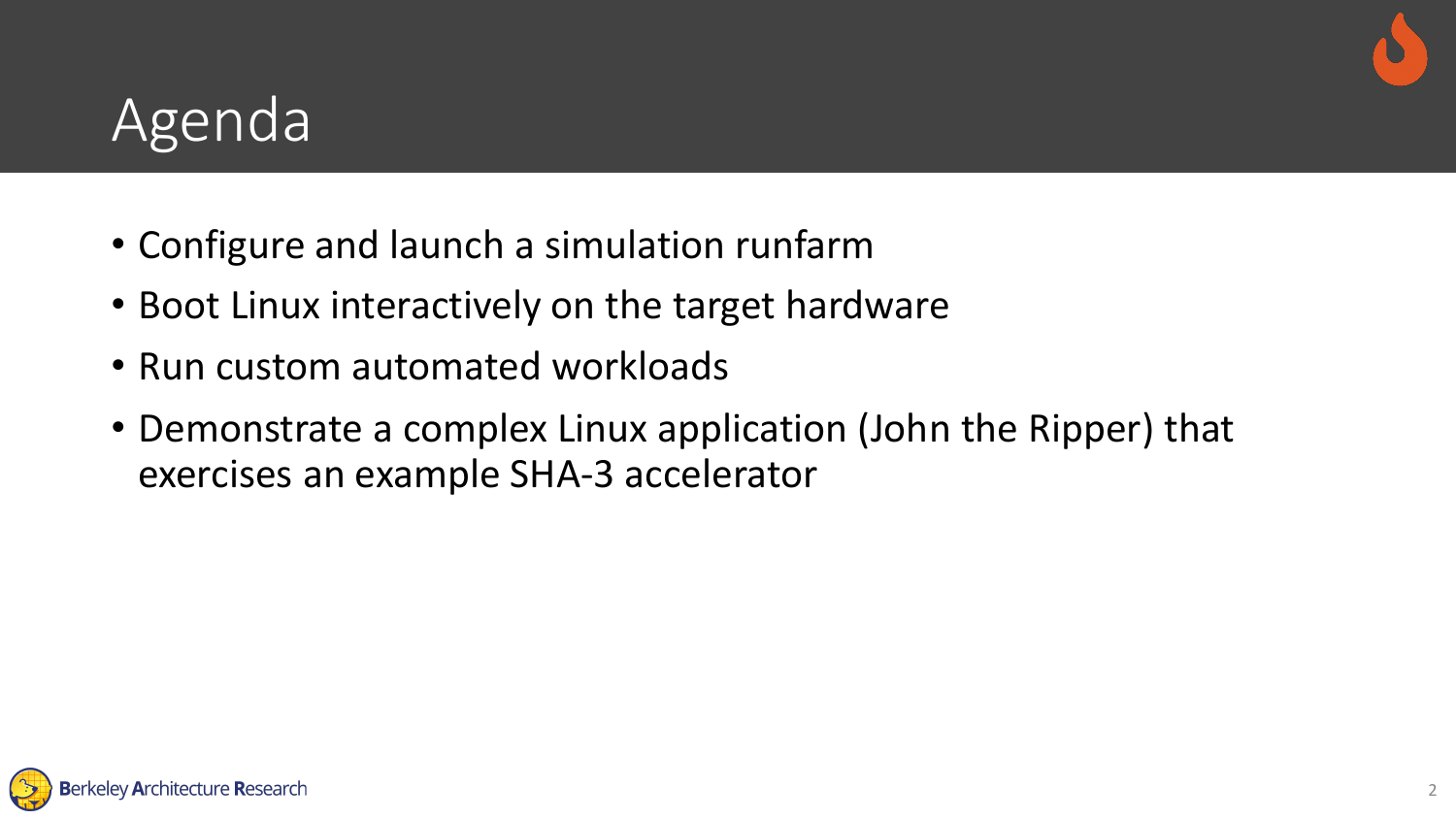## Tutorial Roadmap

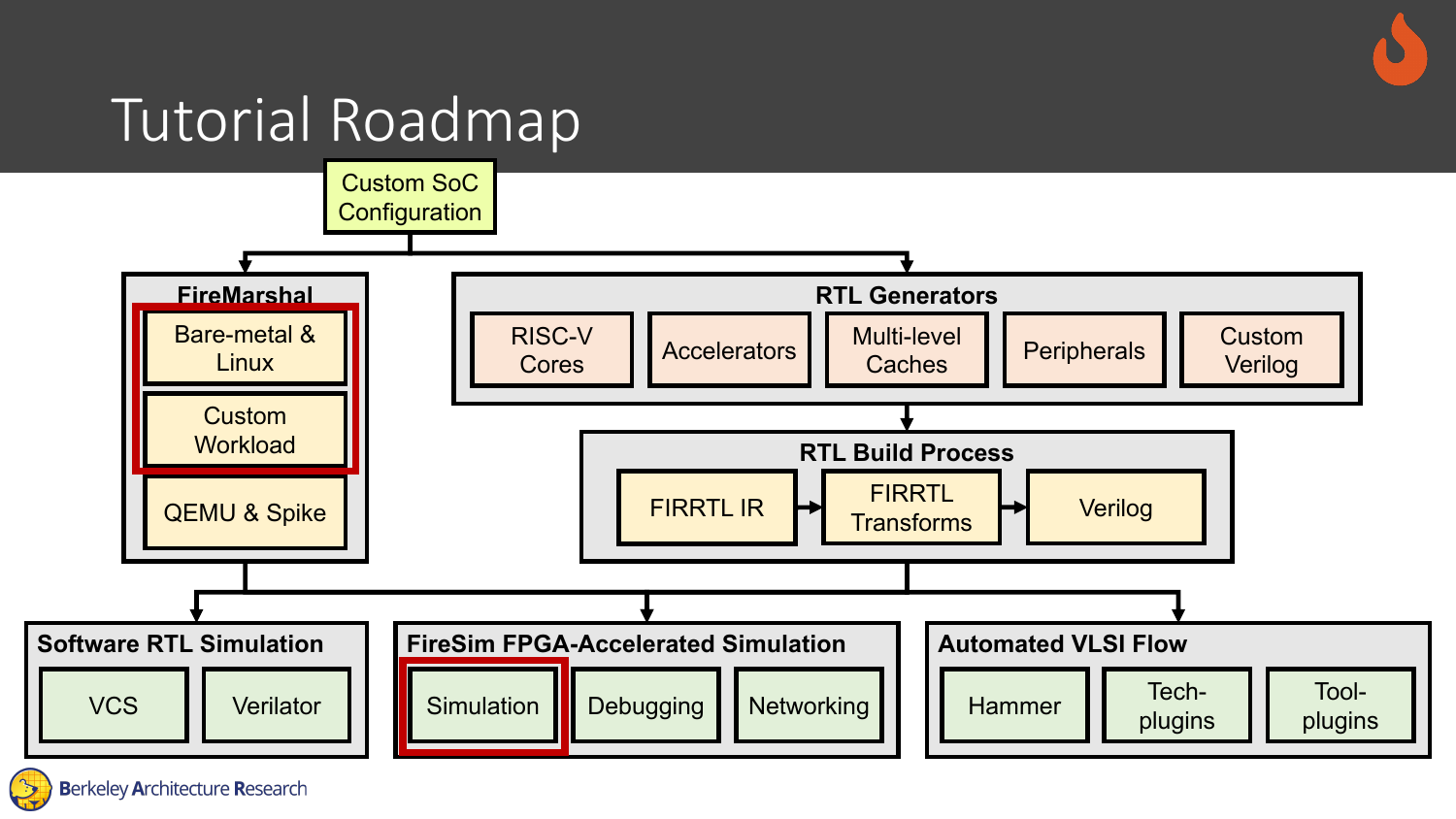

#### Prerequisites

- Interactive shell commands are highlighted in blue blocks (prefixed with a "\$" prompt)
- Initialize the shell environment:
	- FDIR variable refers to the top FireSim directory within Chipyard

\$ cd ~/chipyard \$ source ./env.sh

```
$ cd sims/firesim
```
- \$ export FDIR=\$PWD
- \$ source ./sourceme-f1-manager.sh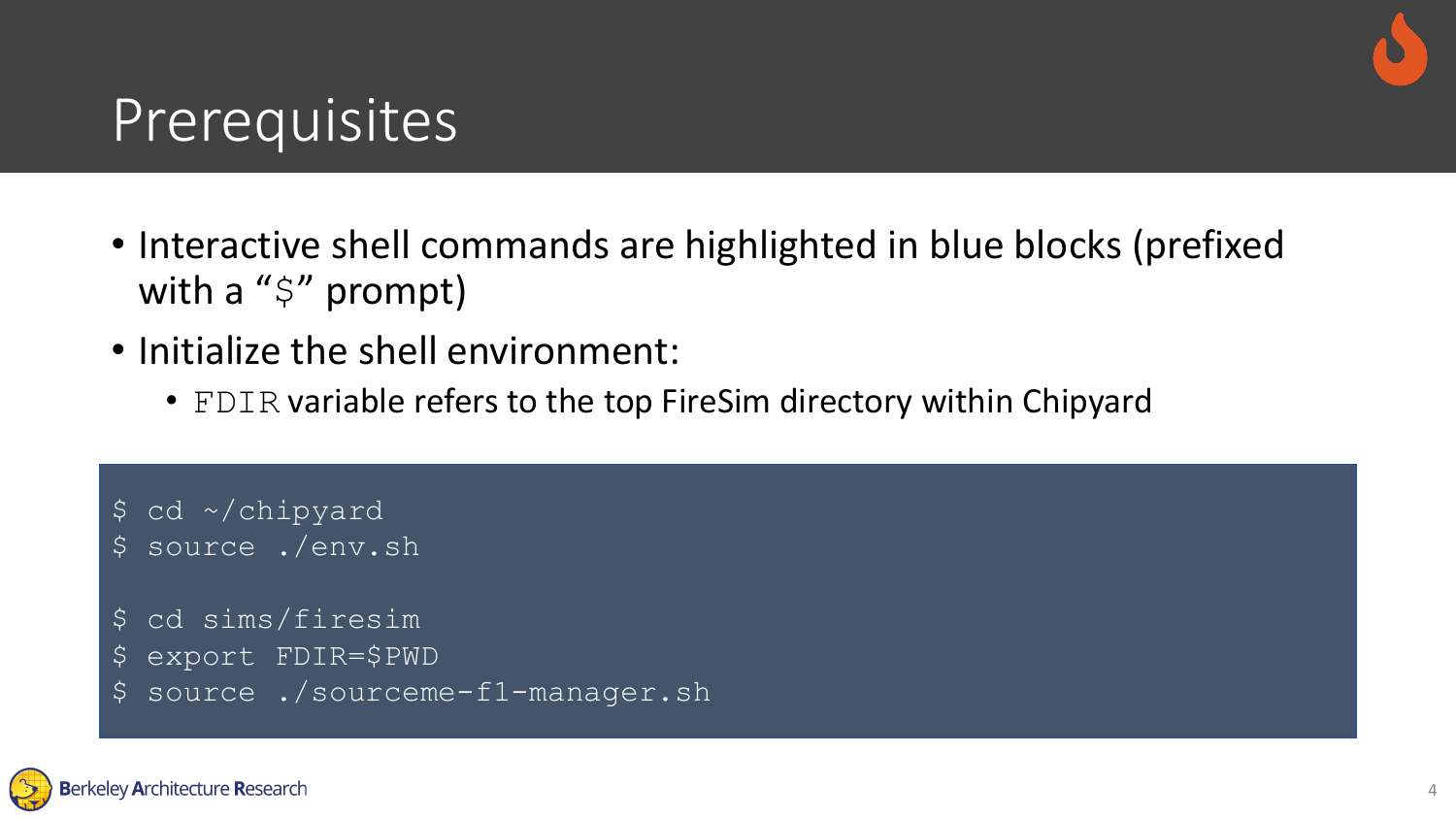# Runtime Configuration

*What to simulate* and *what infrastructure is require* \$FDIR/deploy/config\_runtime.ini

- Target-level: Assemble a simulated system from component
	- FPGA images of SoC hardware designs
	- Network topology
	- Workload definition
- Host-level: Specify which EC2 instances to use

Refer to FireSim documentation for explanation of a https://docs.fires.im/en/latest/Advanced-Usage/Manager/Manage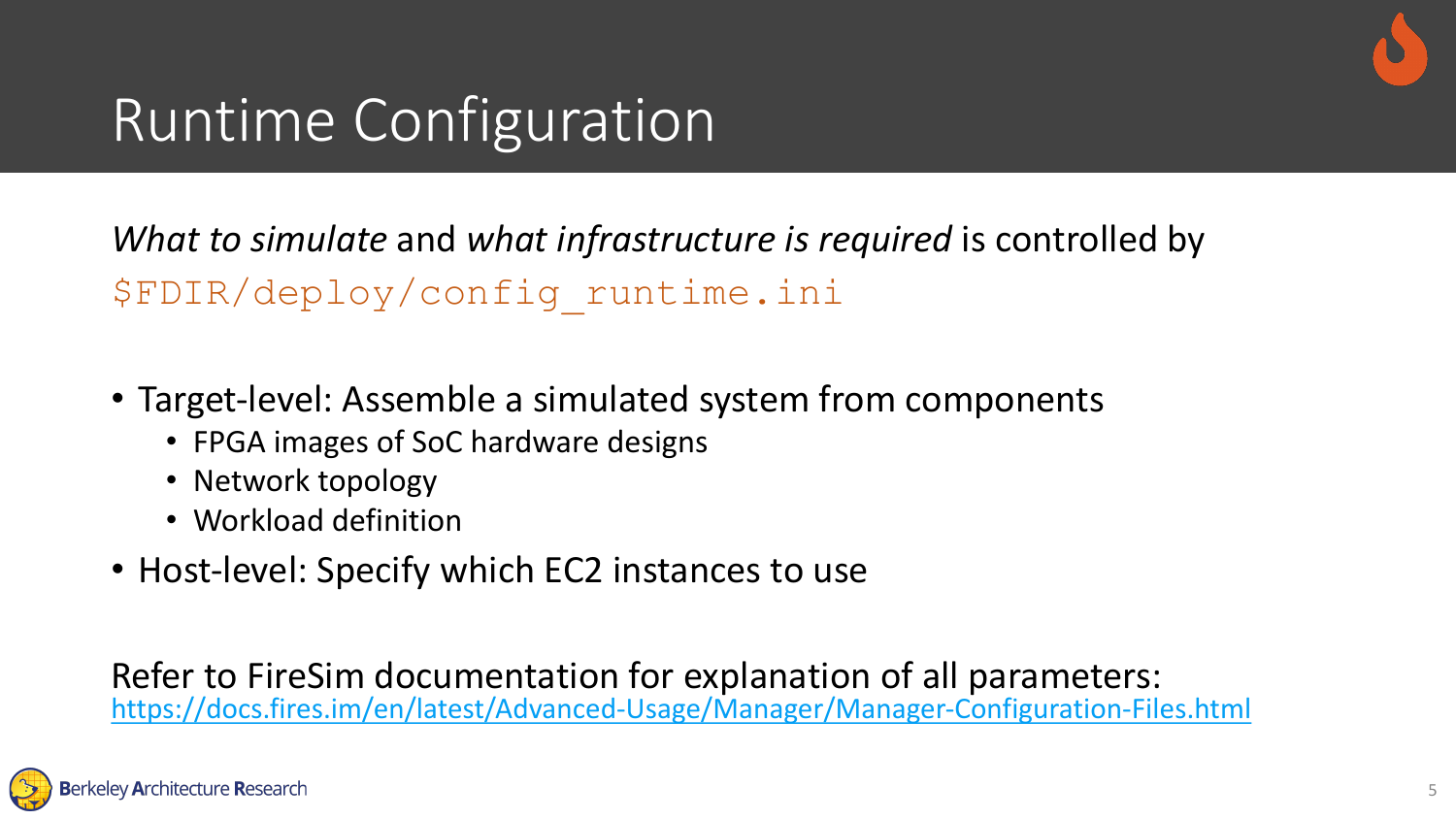

#### The [runfarm] section specifies the number, type, and other launch parameters of instances to be managed

```
[runfarm]
runfarmtag=mainrunfarm
```

```
f1_16xlarges=1
m4_16xlarges=0
f1_4xlarges=0
f1<sup>-2xlarges=0</sup>
```
runinstancemarket=ondemand spotinterruptionbehavior=terminate spotmaxprice=ondemand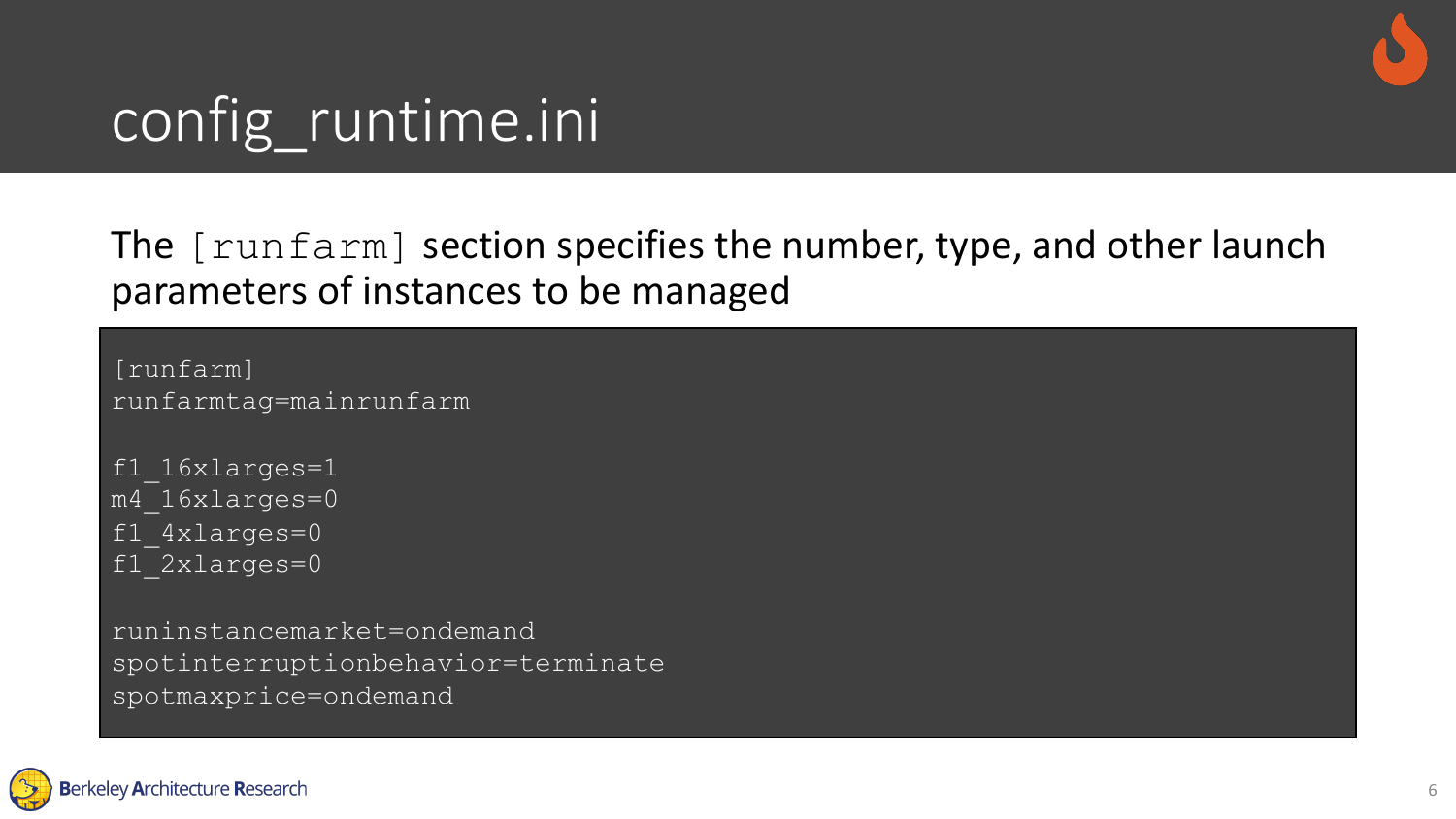

#### The [targetconfig] section specifies the high-level configuration of the system to simulate

[targetconfig] topology=example\_8config no\_net\_num\_nodes=2 linklatency=6405 switchinglatency=10 netbandwidth=200 profileinterval=-1

defaulthwconfig=firesim-rocket-quadcore-nic-l2-llc4mb-ddr3

#### defaulthwconfig references an entry from config hwdb.ini

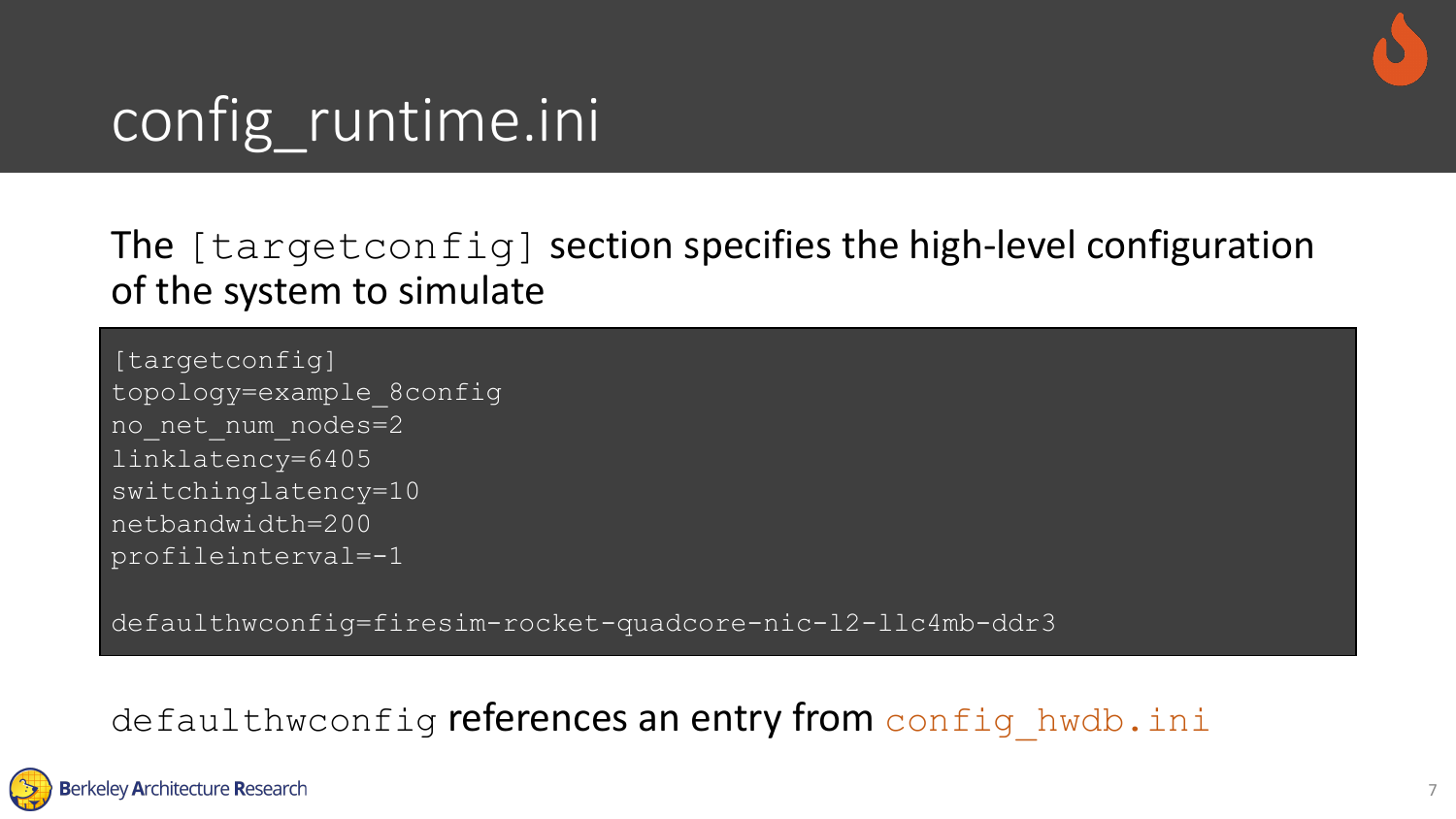

Configuration sections for various instrumentation facilities

- [tracing]: TracerV trace port capture
- [autocounter]: Out-of-band performance counter collection
- [hostdebug]: DRAM zeroing, synthesized assertions
- [synthprint]: Synthesized print statements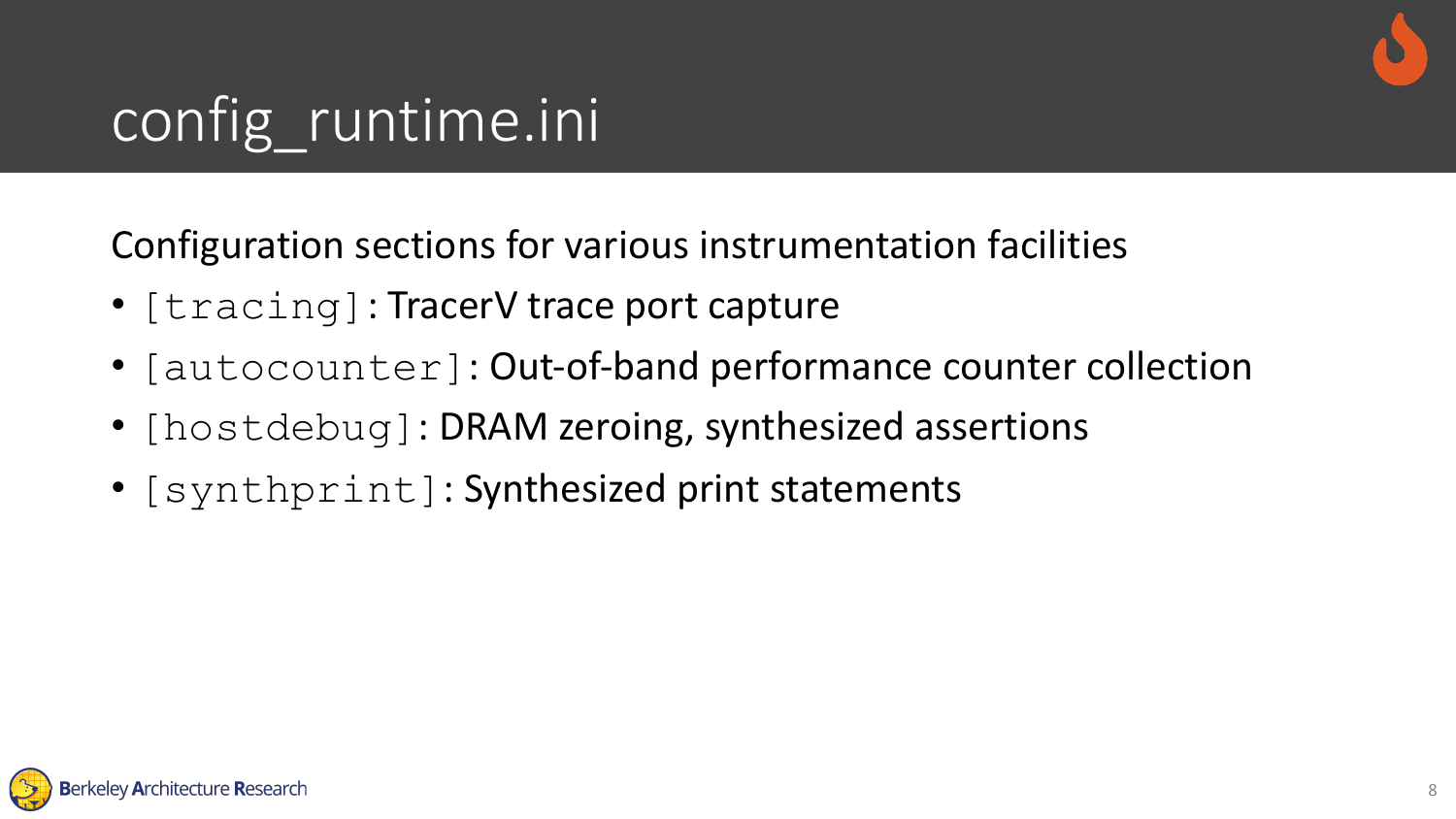

#### The [workload] section specifies the software to be executed on the simulated system

[workload] workloadname=linux-uniform.json terminateoncompletion=no suffixtag=

- Workload definitions located in  $\frac{1}{2}$  FDIR/deploy/workloads/\*.json
- Some sample workloads are provided, including those to reproduce experiments from ISCA 2018 paper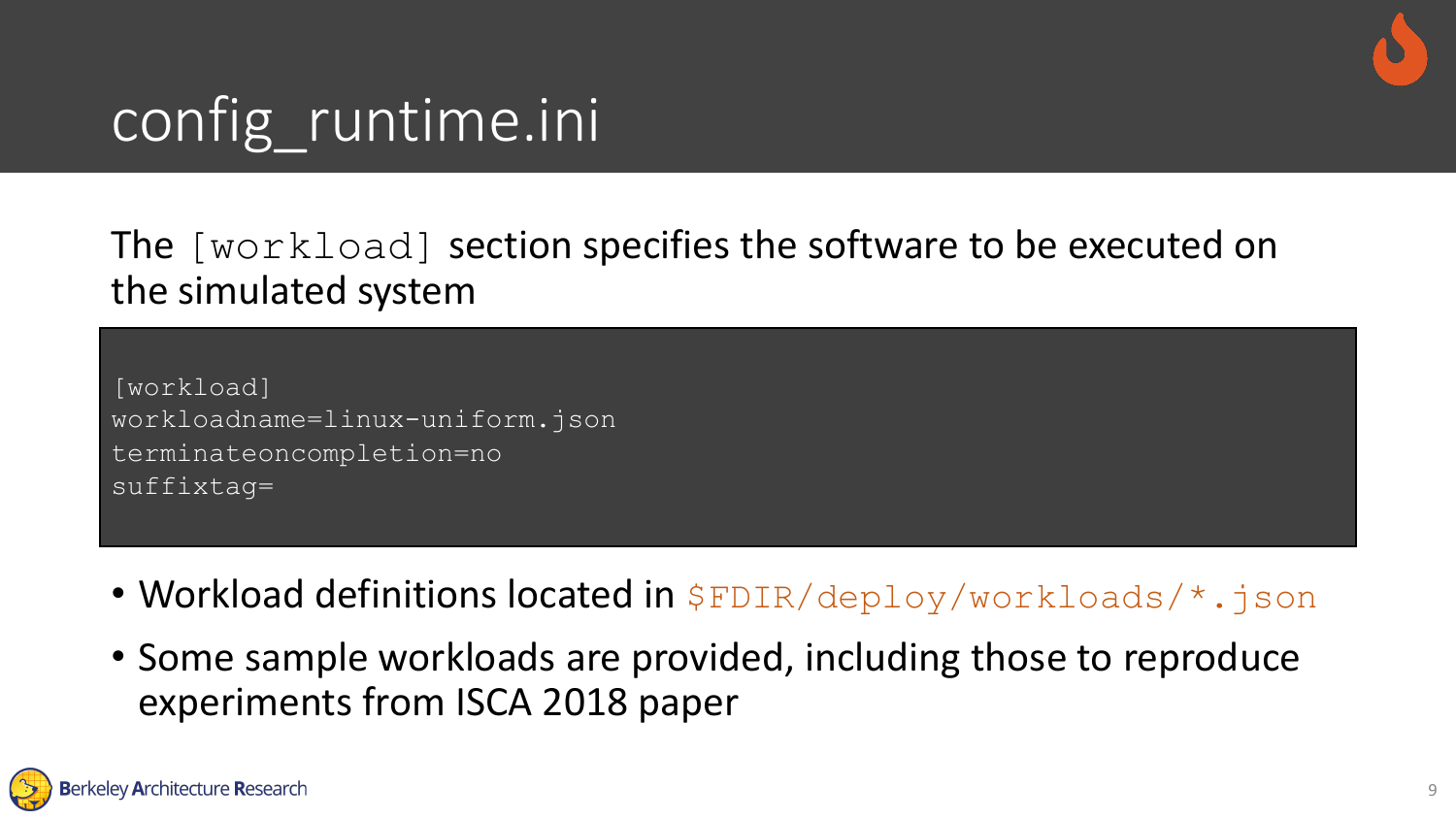

### Custom FireSim Workloads

- *Workload*: Specification for a series of jobs (software configurations) assigned to run on individual simulated nodes
- Two types of workloads:

**Uniform**: Homogenous job run by all nodes in a simulated cluster **Non-uniform**: Each node is assigned a different job

- Client/server configurations
- Benchmark suites (**SPEC CPU2017**)
- Can be manually written or generated by FireMarshal

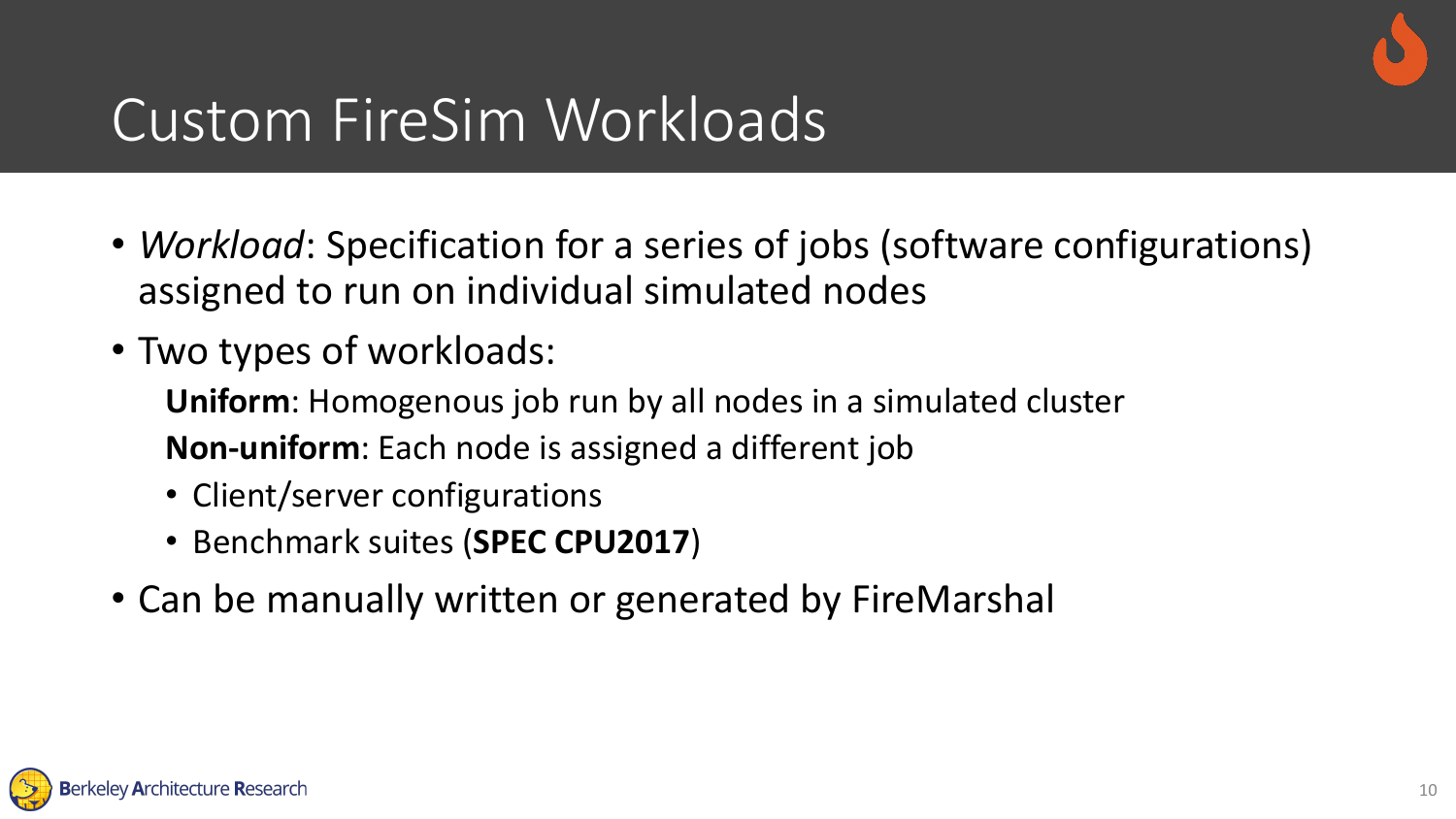

## Workload Definitions

linux-uniform: Default workload to boot an interactive buildroot-based GNU/Linux distro on every node

```
"benchmark name" : "linux-uniform",
   "common bootbinary" : "br-base-bin",
   "common rootfs" : "br-base.img",
   "common outputs" : ["/etc/os-release"],
   "common_simulation_outputs" : ["uartlog", "memory_stats.csv"]
}
```
\$FDIR/deploy/workloads/linux-uniform/br-base{-bin,.img} are symlinks to the FireMarshal-generated images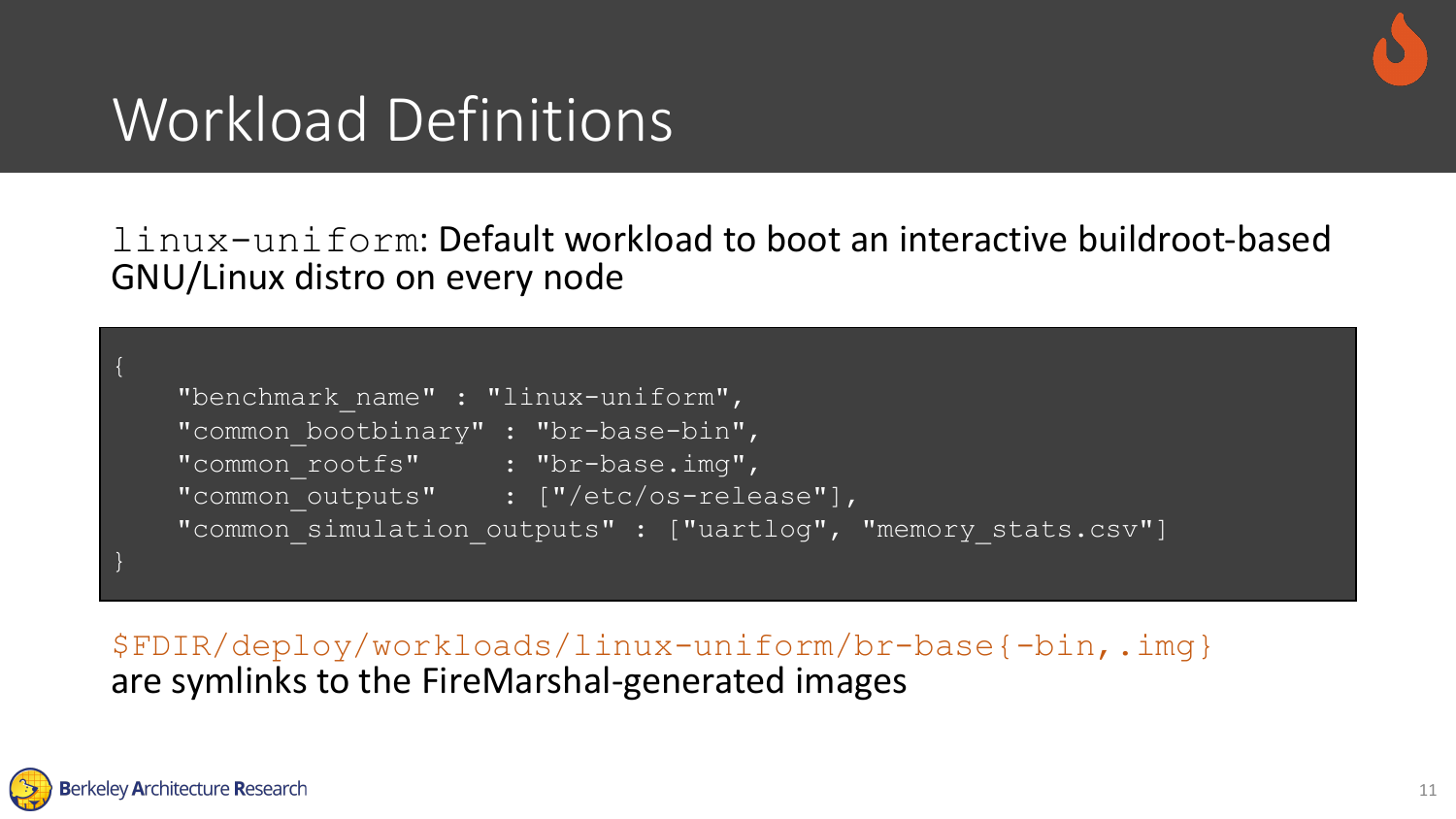

# Building linux-uniform

#### linux-uniform corresponds to br-base FireMarshal workload

- \$ cd ~/chipyard/software/firemarshal
- \$ marshal –v build boards/firechip/base-workloads/br-base.json

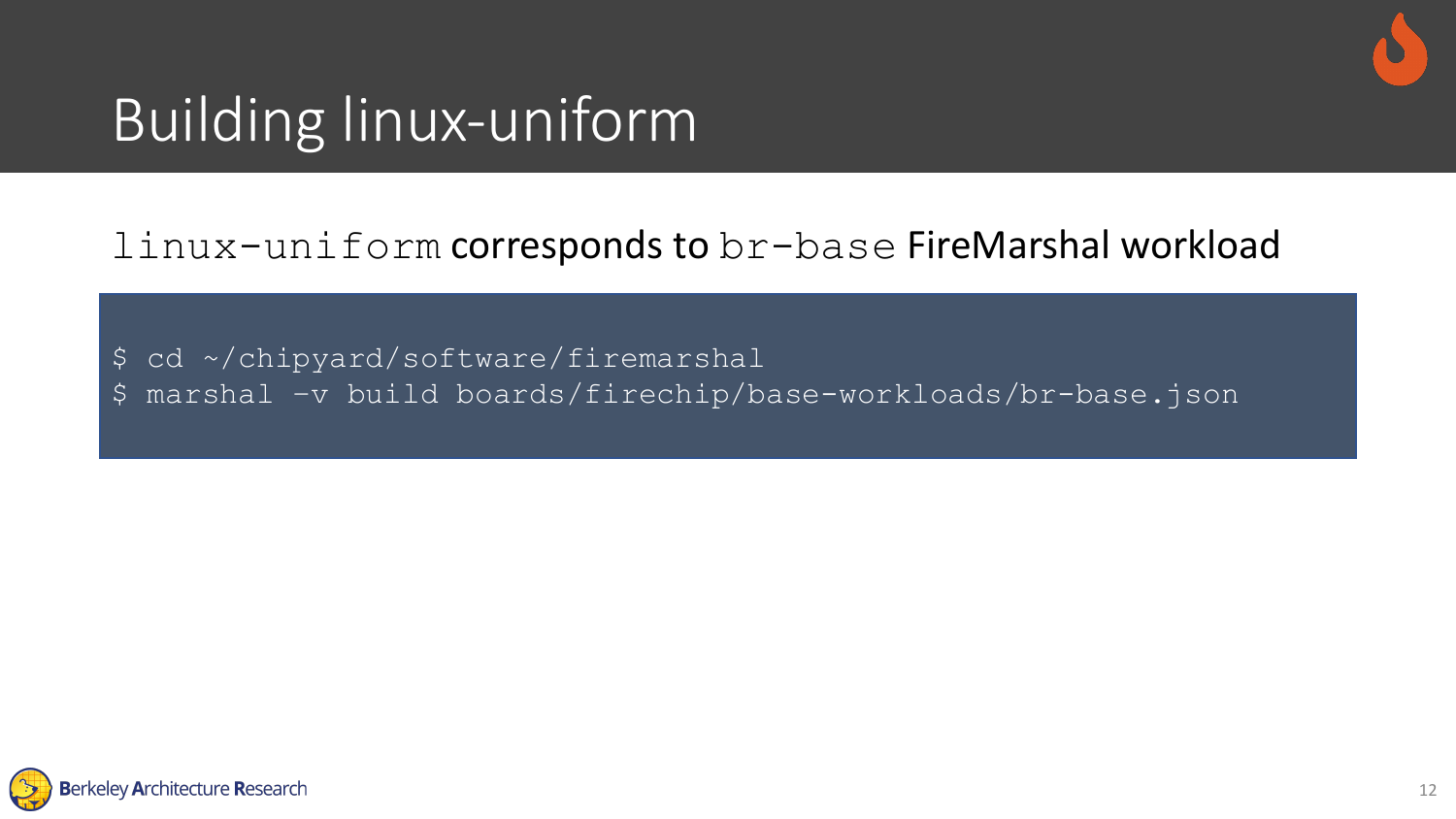

## Single-Node Simulation

#### Edit config\_runtime.ini to match the following settings:

| [runfarm]<br>f1 $16xlarges = 0$<br>f1 $2xlarges=1$             | • Use a smaller f1.2xlarge instance (1 FPGA)<br>· Simulate one non-networked node without a switch model<br>• Deploy the pre-built quad-core Rocket design without a NIC |  |
|----------------------------------------------------------------|--------------------------------------------------------------------------------------------------------------------------------------------------------------------------|--|
| [targetconfig]<br>topology=no net config<br>no net num nodes=1 |                                                                                                                                                                          |  |
|                                                                | defaulthwconfig=firesim-rocket-quadcore-no-nic-12-11c4mb-ddr3                                                                                                            |  |

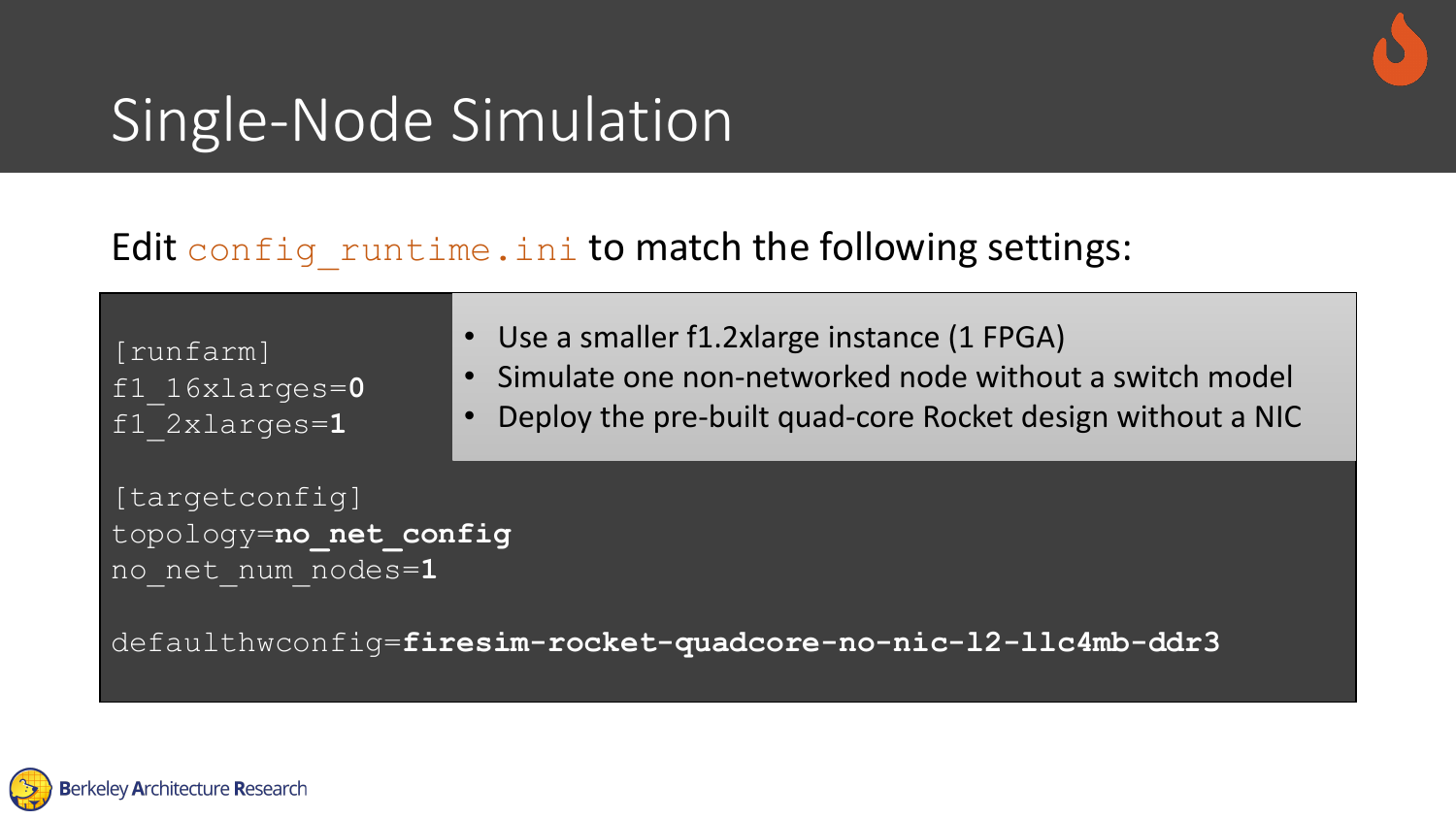

## Launching Simulation Instances

#### \$ firesim launchrunfarm

```
FireSim Manager. Docs: http://docs.fires.im
Running: launchrunfarm
```

```
Waiting for instance boots: 0 f1.16xlarges
Waiting for instance boots: 0 f1.4xlarges
Waiting for instance boots: 0 m4.16xlarges
Waiting for instance boots: 1 f1.2xlarges
i-053d65f4b514170be booted!
The full log of this run is:
/home/centos/chipyard/sims/firesim/deploy/logs/2021-06-18--00-32-29-launchrunfarm-
VAEU6Y2339M00YH1.log
```
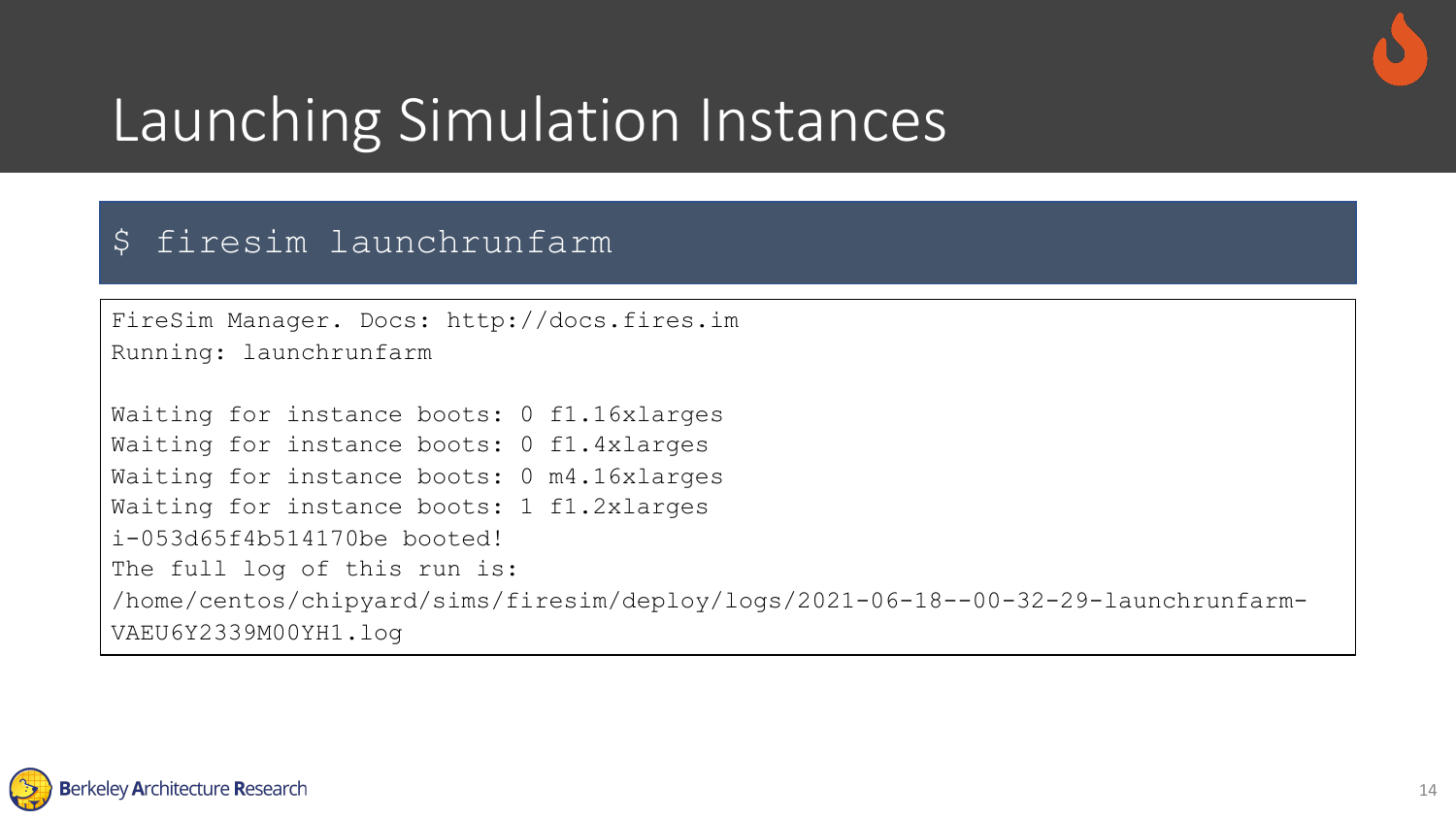

# Deploying Simulation Infrastructure

#### \$ firesim infrasetup

This deploys various software prerequisites:

- Builds host-side simulation drivers for the specific build triplet
- Builds the switch model executable (if enabled)
- Collects information about simulation instances and transfers files
- Builds and loads the XDMA kernel driver
- Loads the NBD kernel driver for mounting qcow2 disk images
- Programs the FPGAs with the desired AGFIs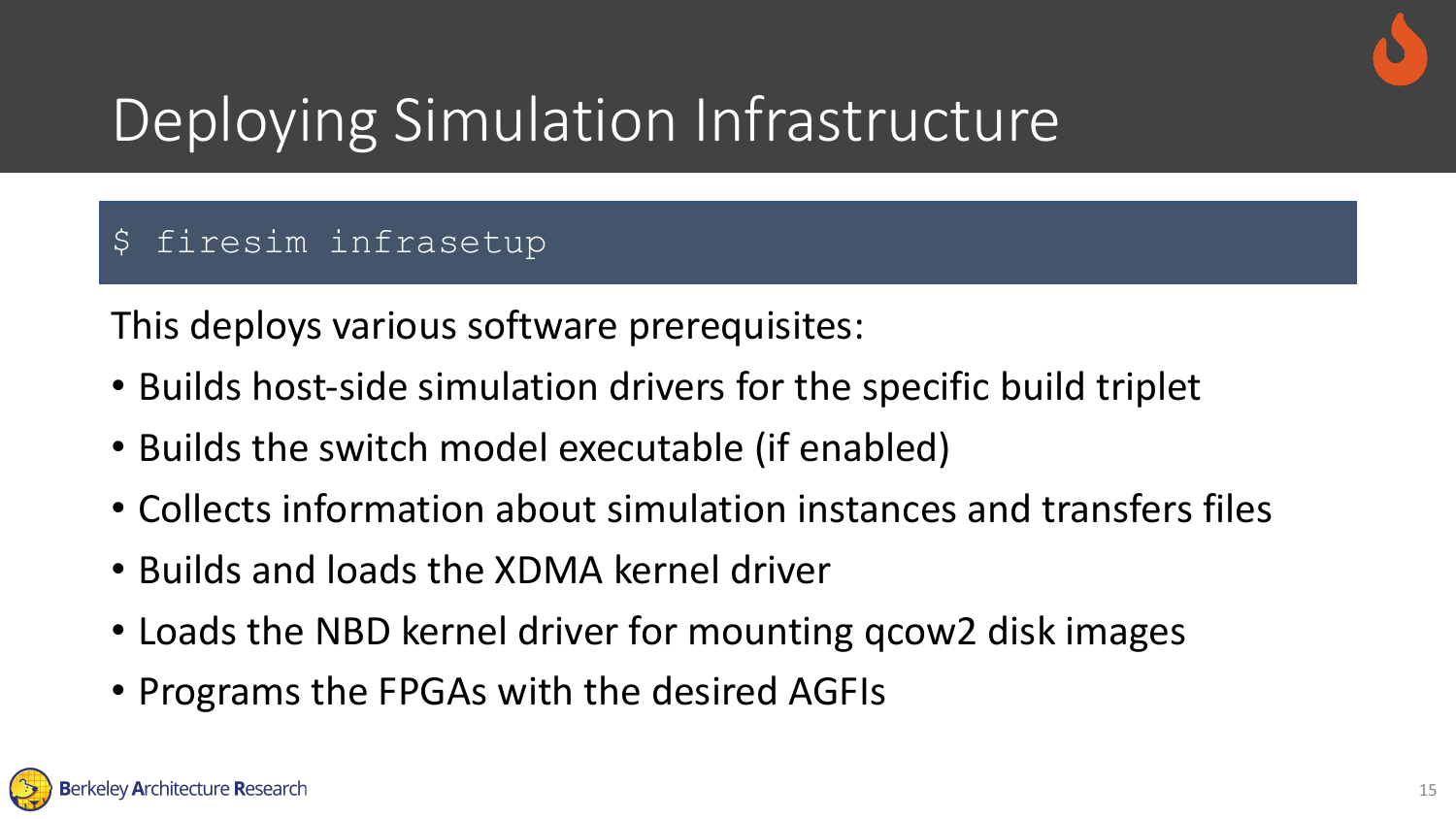

# Deploying Simulation Infrastructure

#### \$ firesim infrasetup

FireSim Manager. Docs: http://docs.fires.im Running: infrasetup

Building FPGA software driver for FireSim-DDR3FRFCFSLLC4MB\_WithDefaultFireSimBridges\_WithFireSimTestChipConfigTweaks\_chipyard.QuadRocketConfig-WithAutoILA\_F90MHz\_BaseF1Config

[192.168.3.73] Executing task 'instance\_liveness'

 $[192.168.3.73]$  Checking if host instance is up...

[192.168.3.73] Executing task 'infrasetup node wrapper'

[192.168.3.73] Copying FPGA simulation infrastructure for slot: 0.

[192.168.3.73] Installing AWS FPGA SDK on remote nodes. Upstream hash: 6c707ab4a26c2766b916dad9d40727266fa0e4ef

[192.168.3.73] Unloading XDMA/EDMA/XOCL Driver Kernel Module.

[192.168.3.73] Copying AWS FPGA XDMA driver to remote node.

[192.168.3.73] Unloading XDMA/EDMA/XOCL Driver Kernel Module.

[192.168.3.73] Loading XDMA Driver Kernel Module.

[192.168.3.73] Setting up remote node for qcow2 disk images.

[192.168.3.73] Unloading NBD Kernel Module.

[192.168.3.73] Disconnecting all NBDs.

[192.168.3.73] Loading NBD Kernel Module.

[192.168.3.73] Clearing FPGA Slot 0.

[192.168.3.73] Checking for Cleared FPGA Slot 0.

[192.168.3.73] Flashing FPGA Slot: 0 with agfi: agfi-0a6cbb217f7cc16d6.

[192.168.3.73] Checking for Flashed FPGA Slot: 0 with agfi: agfi-0a6cbb217f7cc16d6.

[192.168.3.73] Unloading XDMA/EDMA/XOCL Driver Kernel Module.

[192.168.3.73] Loading XDMA Driver Kernel Module.

[192.168.3.73] Starting Vivado hw server.

[192.168.3.73] Starting Vivado virtual JTAG.

The full log of this run is:

/home/centos/chipyard/sims/firesim/deploy/logs/2021-06-18--00-44-47-infrasetup-3DIBA22C96MNT5GN.log

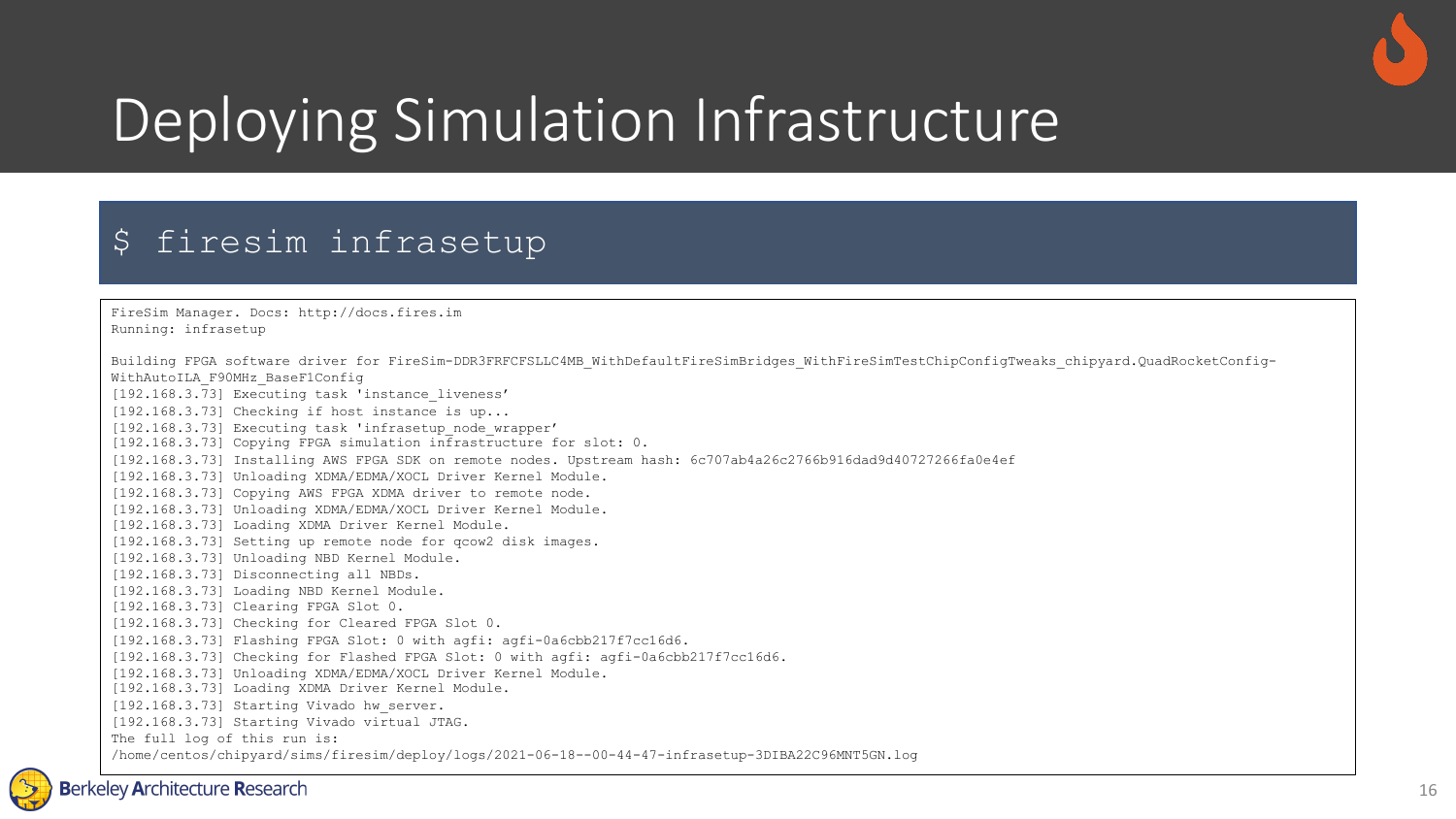

#### Running the Simulation

#### \$ firesim runworkload

```
FireSim Manager. Docs: http://docs.fires.im
Running: runworkload
```

```
Creating the directory: /home/centos/chipyard/sims/firesim/deploy/results-
workload/2021-06-18--01-02-45-linux-uniform/
[192.168.3.73] Executing task 'instance_liveness'
[192.168.3.73] Checking if host instance is up...
[192.168.3.73] Executing task 'boot switch wrapper'
[192.168.3.73] Executing task 'boot simulation wrapper'
[192.168.3.73] Starting FPGA simulation for slot: 0.
[192.168.3.73] Executing task 'monitor_jobs_wrapper'
```
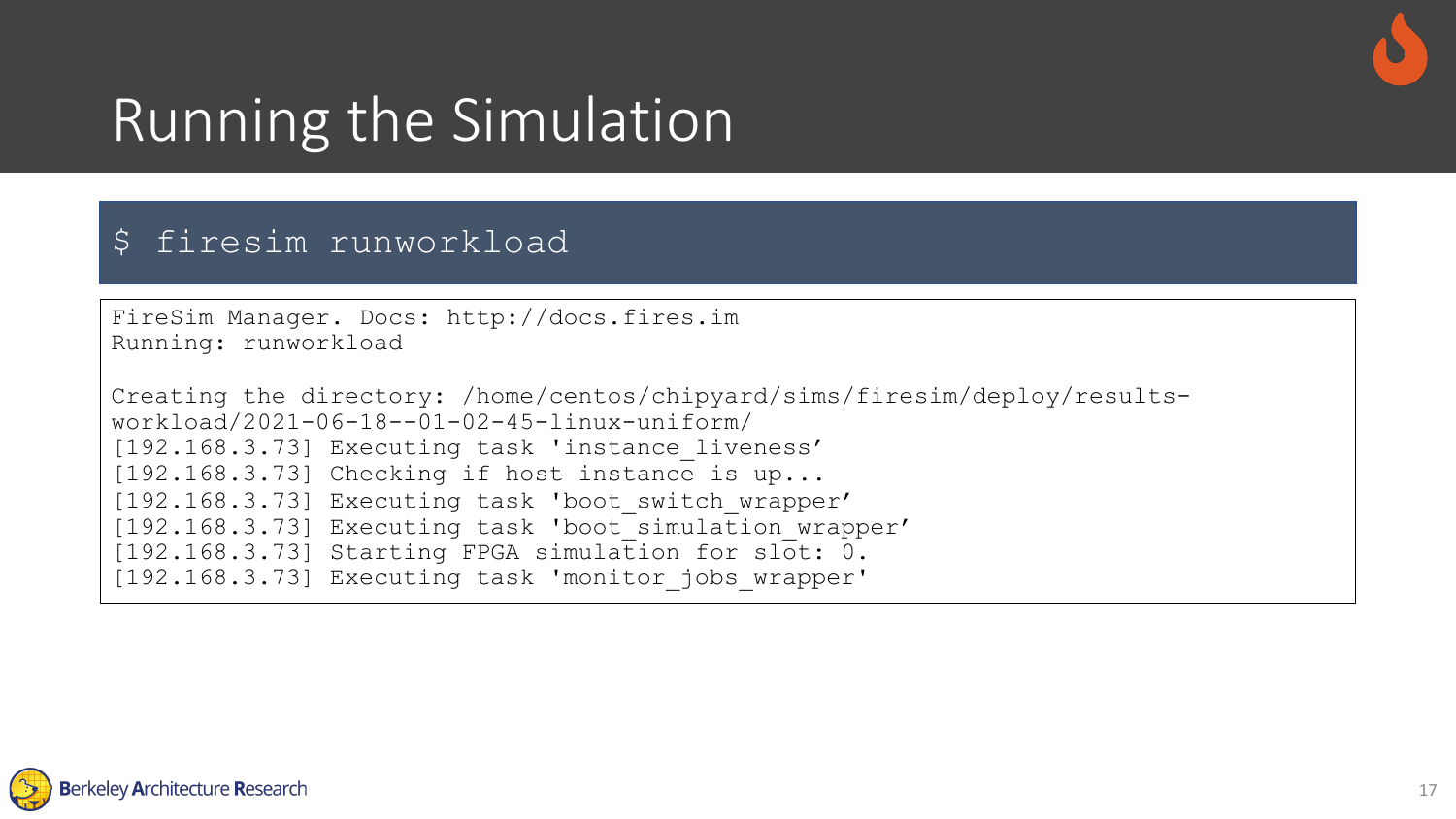

## Monitoring the Simulation

#### You should see a live status report that refreshes periodically:

| FireSim Simulation Status @ 2021-06-18 01:03:54.145398                                                                                                                                                                                                                                                                         |  |  |  |
|--------------------------------------------------------------------------------------------------------------------------------------------------------------------------------------------------------------------------------------------------------------------------------------------------------------------------------|--|--|--|
| This workload's output is located in:<br>/home/centos/chipyard/sims/firesim/deploy/results-workload/2021-06-18--01-02-45-<br>linux-uniform/<br>This run's log is located in:<br>/home/centos/chipyard/sims/firesim/deploy/logs/2021-06-18--01-02-45-runworkload-<br>8Y0DIA0UA7RIEBTL.log<br>This status will update every 10s. |  |  |  |
| Instances                                                                                                                                                                                                                                                                                                                      |  |  |  |
| Instance IP: 192.168.3.73   Terminated: False                                                                                                                                                                                                                                                                                  |  |  |  |
| Simulated Switches                                                                                                                                                                                                                                                                                                             |  |  |  |
| Simulated Nodes/Jobs                                                                                                                                                                                                                                                                                                           |  |  |  |
| Instance IP: 192.168.3.73   Job: linux-uniform0   Sim running: True                                                                                                                                                                                                                                                            |  |  |  |
| Summary                                                                                                                                                                                                                                                                                                                        |  |  |  |
| 1/1 instances are still running.<br>1/1 simulations are still running.                                                                                                                                                                                                                                                         |  |  |  |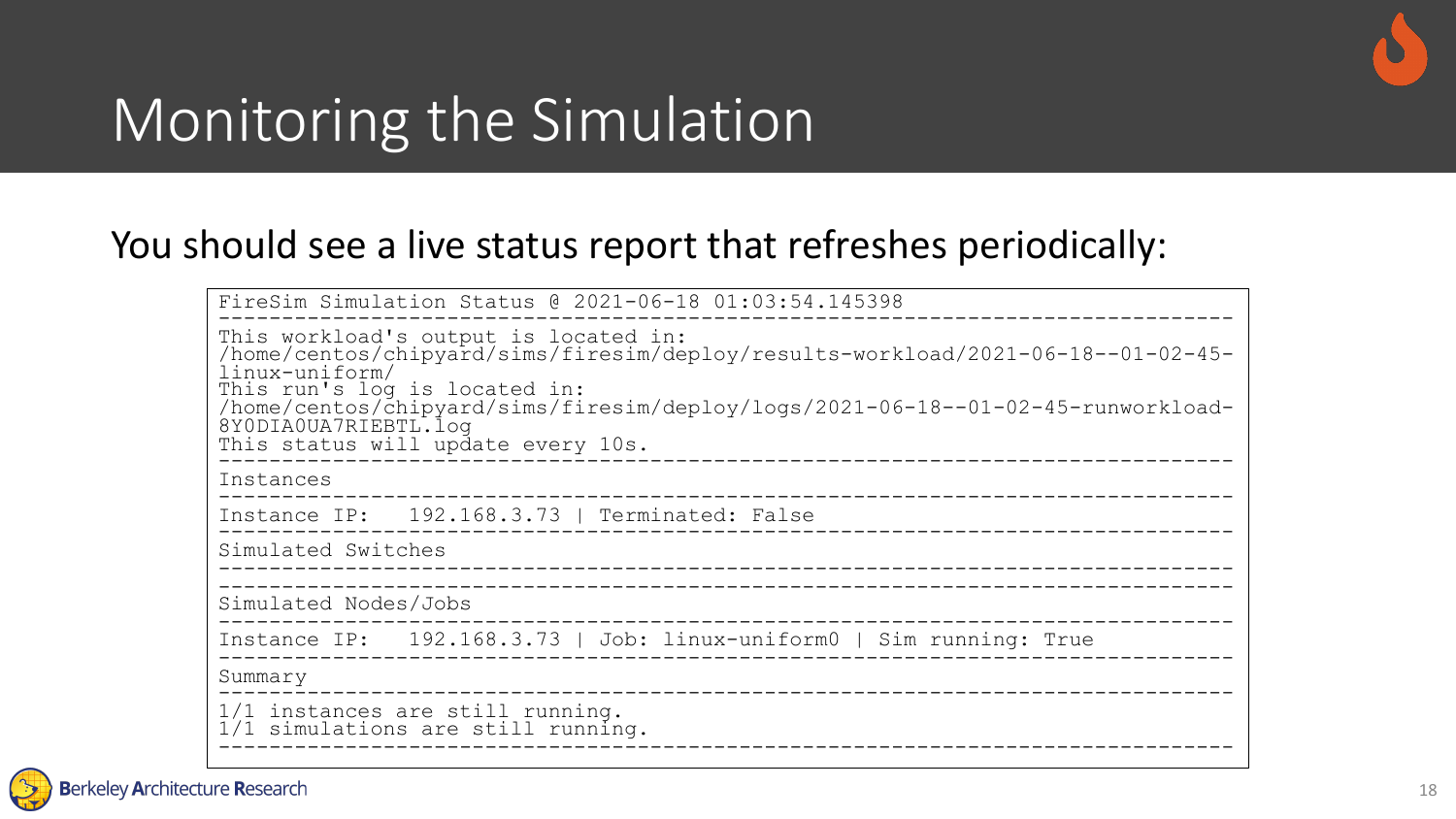

#### Interacting with the Simulation

#### Look for the run instance's IP address in the status:

| FireSim Simulation Status @ 2021-06-18 01:03:54.145398                                                                                                                                                                                                                                                                         |  |  |
|--------------------------------------------------------------------------------------------------------------------------------------------------------------------------------------------------------------------------------------------------------------------------------------------------------------------------------|--|--|
| This workload's output is located in:<br>/home/centos/chipyard/sims/firesim/deploy/results-workload/2021-06-18--01-02-45-<br>linux-uniform/<br>This run's log is located in:<br>/home/centos/chipyard/sims/firesim/deploy/logs/2021-06-18--01-02-45-runworkload-<br>8Y0DIA0UA7RIEBTL.log<br>This status will update every 10s. |  |  |
| Instances                                                                                                                                                                                                                                                                                                                      |  |  |
| Instance IP: 192.168.3.73   Terminated: False                                                                                                                                                                                                                                                                                  |  |  |
| Simulated Switches                                                                                                                                                                                                                                                                                                             |  |  |
| Simulated Nodes/Jobs                                                                                                                                                                                                                                                                                                           |  |  |
| Instance IP: 192.168.3.73   Job: linux-uniform0   Sim running: True                                                                                                                                                                                                                                                            |  |  |
| Summary<br>______________________                                                                                                                                                                                                                                                                                              |  |  |
| 1/1 instances are still running.<br>1/1 simulations are still running.                                                                                                                                                                                                                                                         |  |  |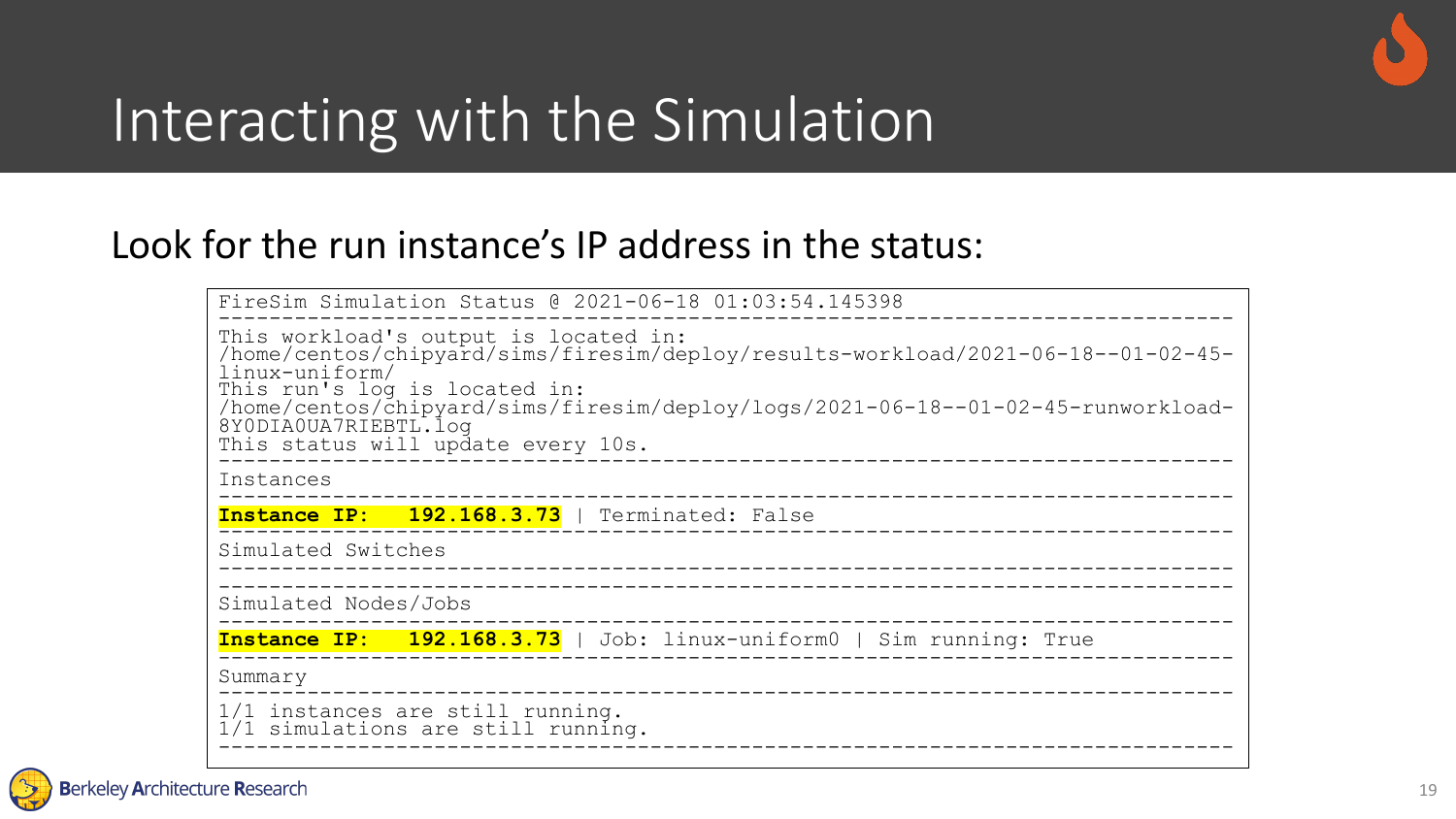

## Interacting with the Simulation

• On the *manager* instance, ssh into the simulation instance:

\$ ssh 192.168.3.73



#### • Then attach to the console of the simulated node:

#### \$ screen –r fsim0

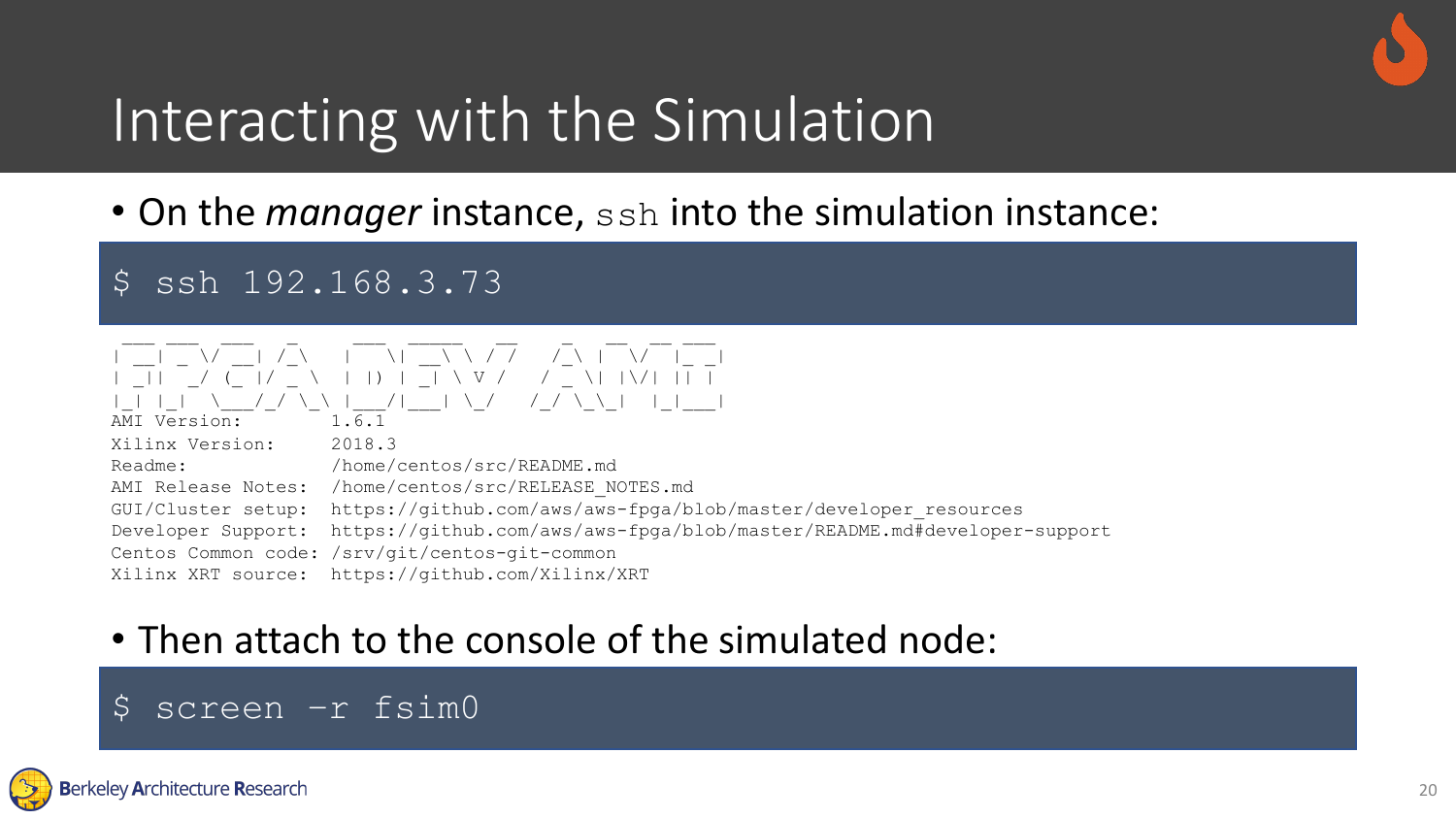## Logging Into the Simulated System

- Once Linux boots, the login prompt should appear over the console
- Log in as **root** with password  $f$  in the sim (password does not echo)

```
[ 0.085714] EXT4-fs (iceblk): re-mounted. Opts: (null)
Starting syslogd: OK
Starting klogd: OK
Starting mdev... done.
Starting dropbear sshd: OK
```
Welcome to Buildroot buildroot login: root Password:



#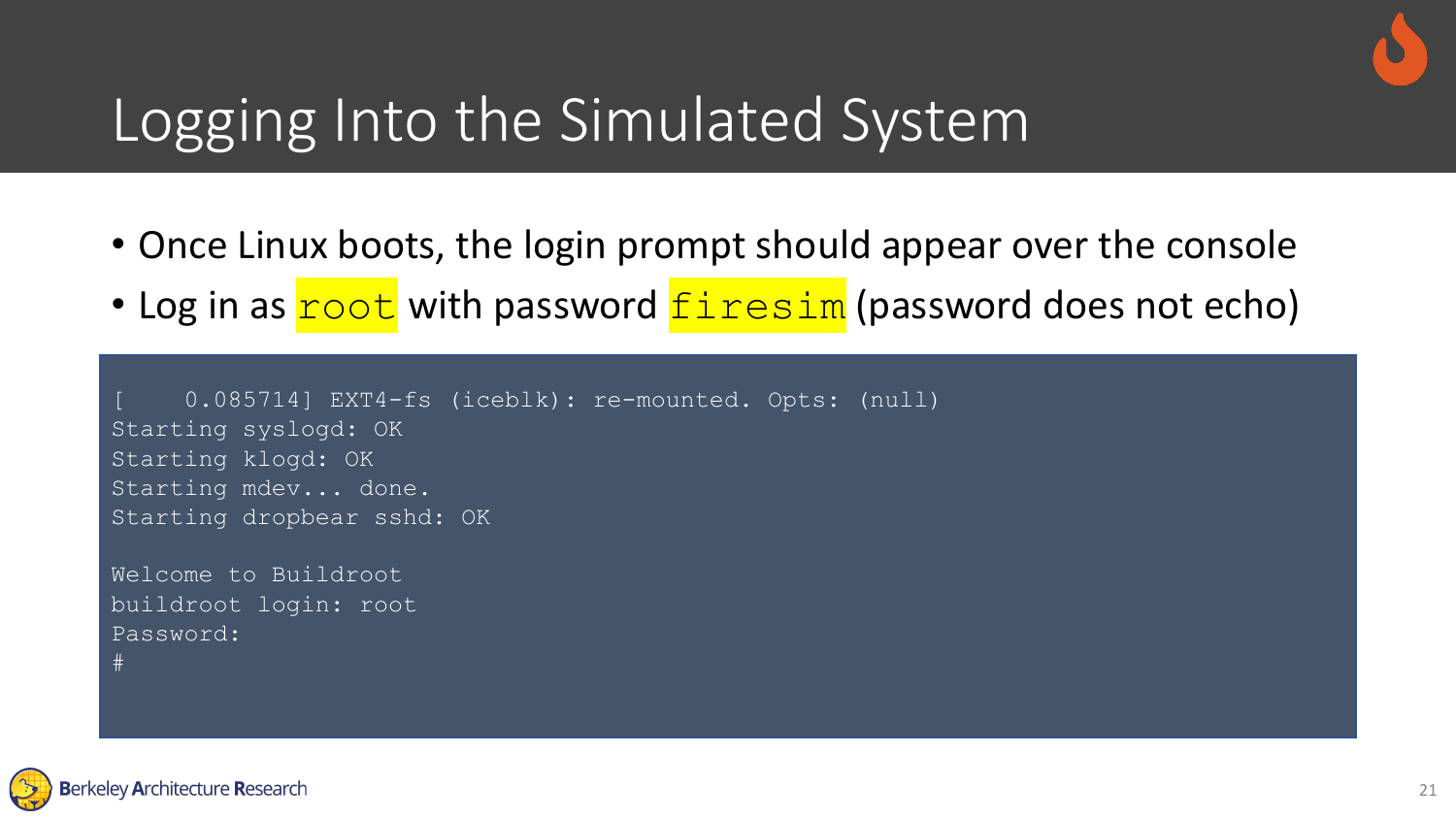

## Logging Into the Simulated System

• Feel free to experiment with shell commands



• When done, cleanly shut down the system

# poweroff

• This will then end the simulation automatically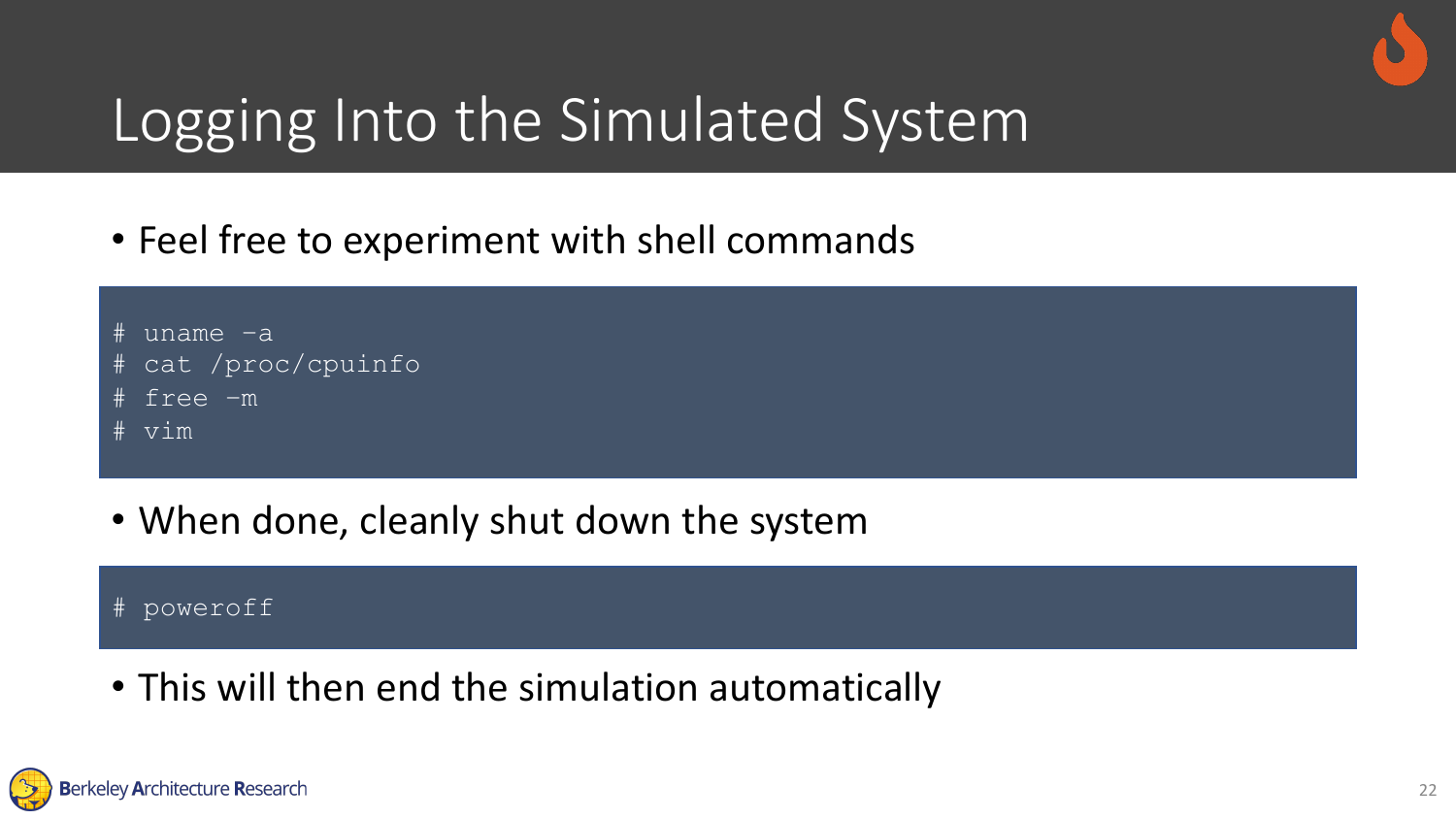# [John the Ripper](https://github.com/ucb-bar/JohnTheRipper/blob/riscv/src/sha3_256_rocc_fmt_plug.c)

- Open-source password cracking software
- Our customized version adds support for two
	- Raw-SHA3-256: pure software implementation us
	- **Raw-SHA3-256-rocc**: RoCC accelerator offload
- https://github.com/ucb-bar/JohnTheRipper/tr
	- · JohnTheRipper/src/sha3 256 rocc fm
	- The  $\text{crypt}$  all() function performs the actual
- Minor Linux kernel patches to facilitate accele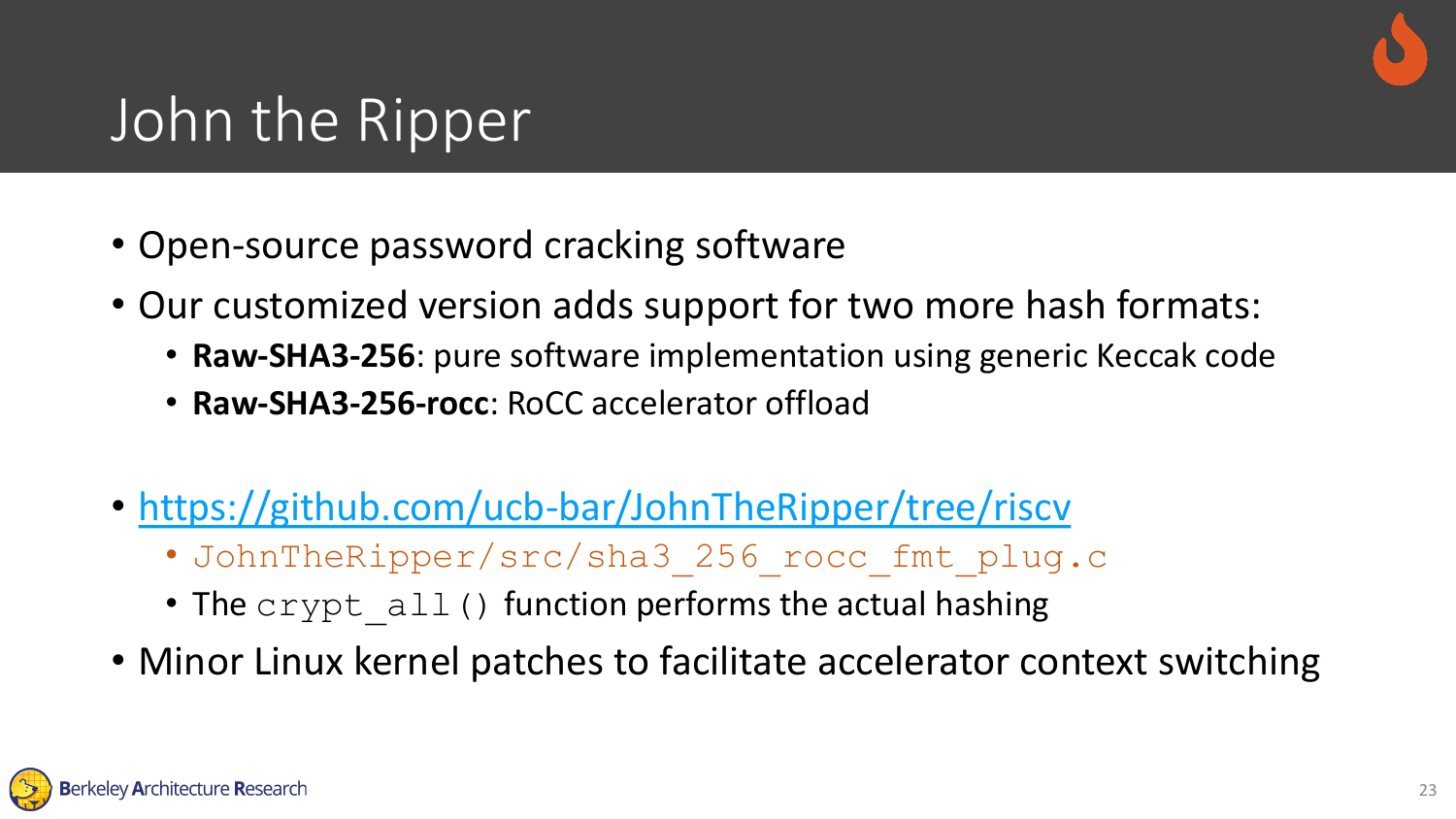

# Defining a New Hardware Configuration

John the Ripper requires a custom target configuration that instantiates the SHA-3 accelerator

• Add to config build recipes.ini:

| [firesim-rocket-singlecore-sha3-no-nic-12-llc4mb-ddr3]<br>DESIGN=FireSim    |                             |  |
|-----------------------------------------------------------------------------|-----------------------------|--|
| TARGET CONFIG=DDR3FRFCFSLLC4MB WithDefaultFireSimBridges WithFireSimConfigT |                             |  |
| weaks chipyard. Sha3RocketConfig +                                          |                             |  |
| PLATFORM CONFIG=WithAutoILA F110MHz BaseF1Config                            | Same SHA3-accelerated SoC   |  |
| instancetype=z1d.2xlarge                                                    | design generated during the |  |
| deploytriplet=None                                                          | morning Chipyard session    |  |

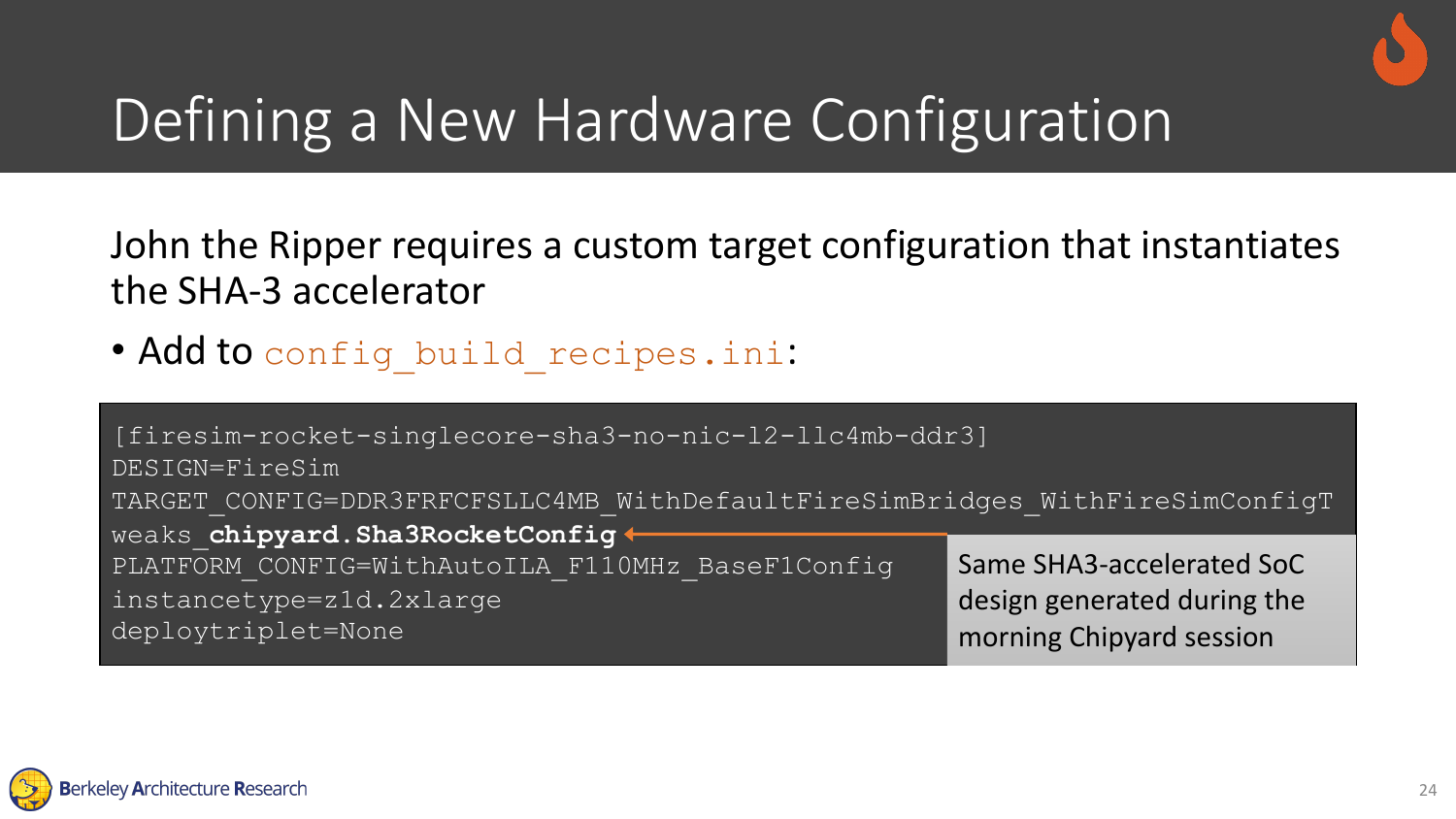

# Building a New Hardware Configuration

• Set in config build.ini:

[builds] firesim-rocket-singlecore-sha3-no-nic-l2-llc4mb-ddr3 # Comment out all other entries

- Build custom AGFI:
- \$ firesim buildagfi
- Update config hwdb.ini:
- \$ cd \$FDIR/deploy
- \$ cat built-hwdb-entries/firesim-\*-sha3-\* >> config\_hwdb.ini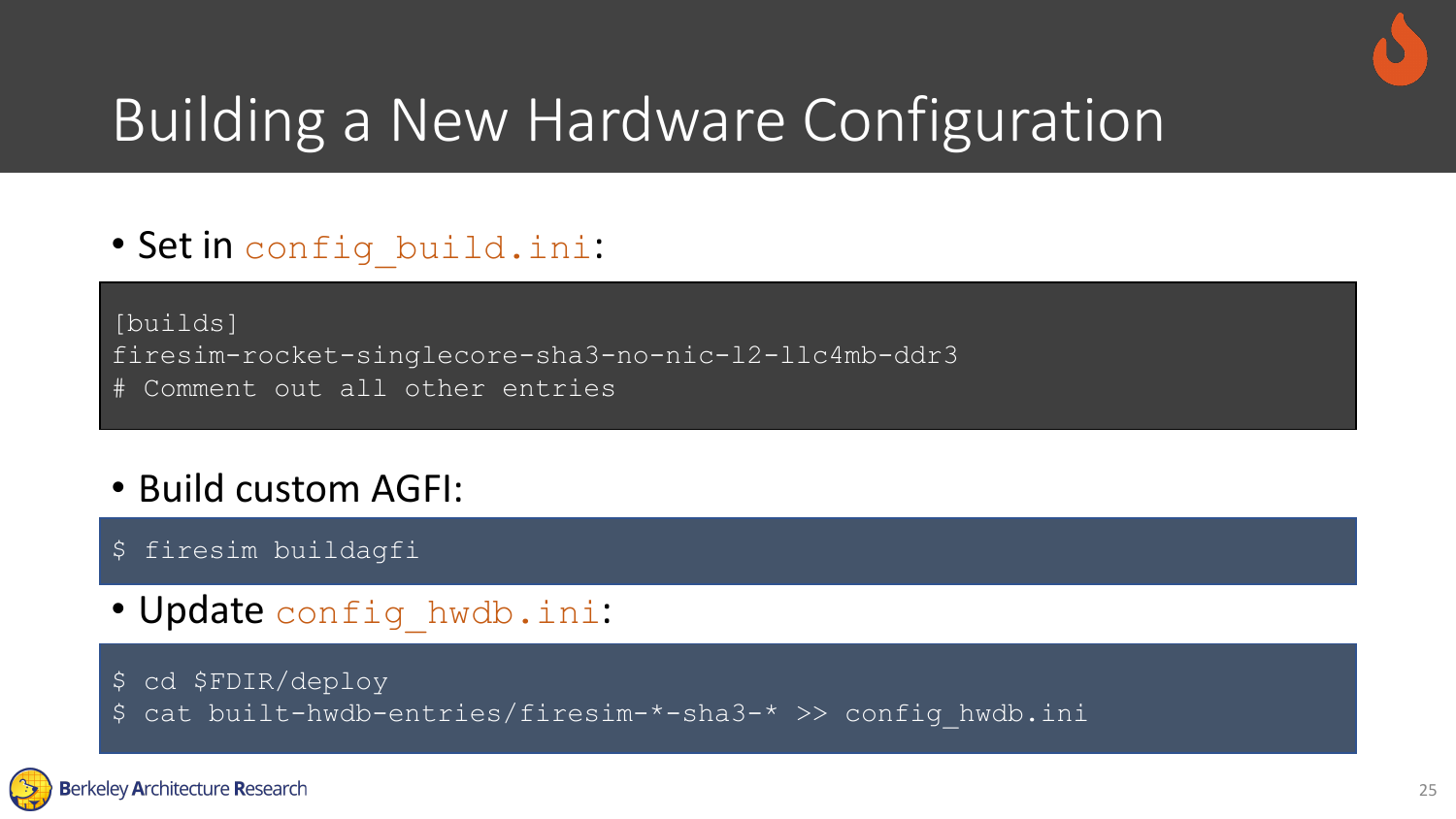# Configuring a New Workload

#### • Generate the FireSim workload definition for "sha3-linux-jtr-test":

\$ cd ~/chipyard/generators/sha3/software

- \$ marshal –v build marshal-configs/sha3-linux-jtr-test.json
- \$ marshal install marshal-configs/sha3-linux-jtr-test.json

#### • Update config runtime.ini accordingly:

defaulthwconfig=**firesim-singlecore-sha3-no-nic-l2-llc4mb-ddr3** workloadname=**sha3-linux-jtr-test.json**

- \$ firesim infrasetup
- firesim runworkload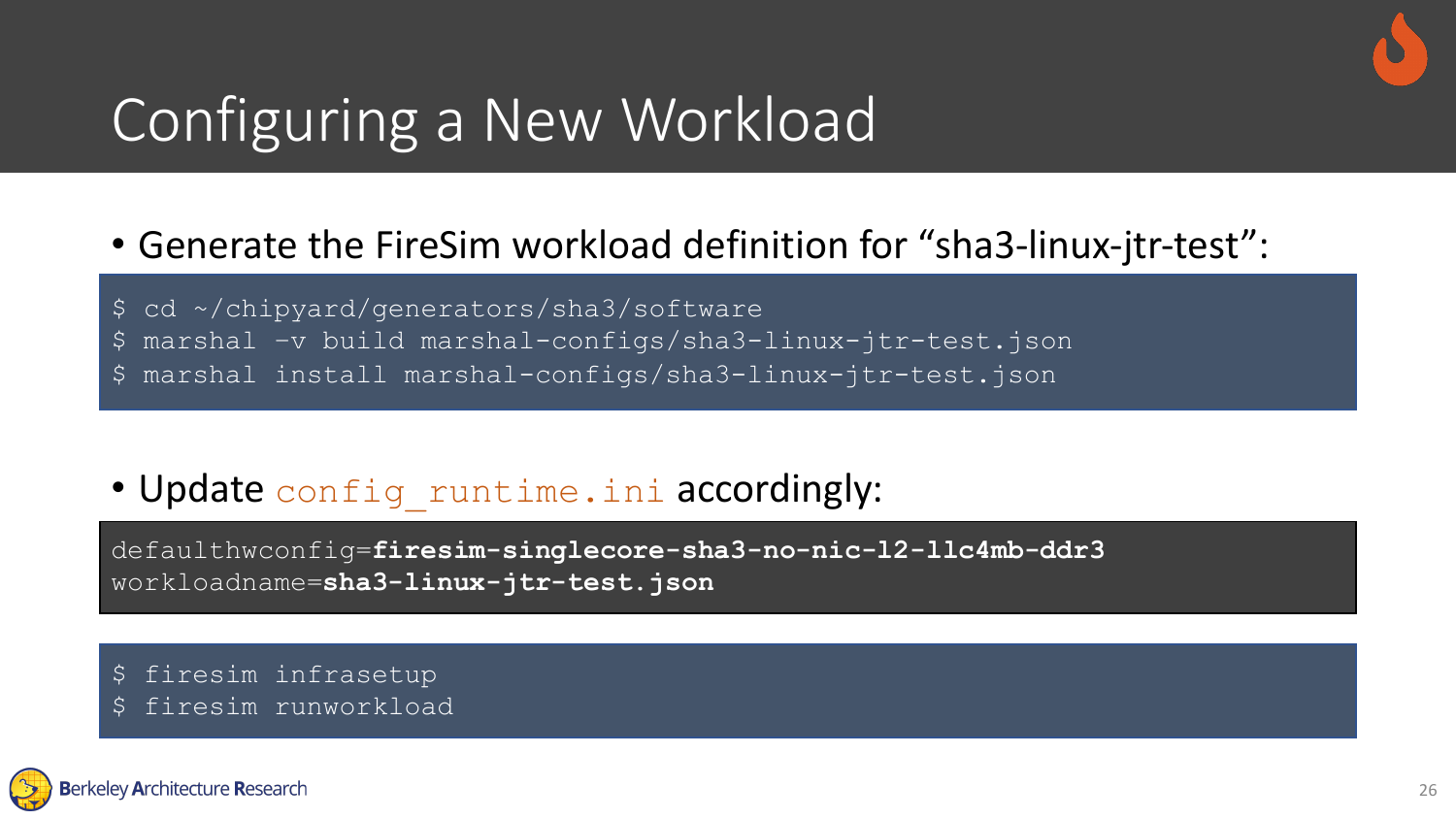

#### Basic Benchmarking

- The workload first runs John the Ripper's low-level self-tests and benchmarks to measure raw hash performance
	- Passwords constitute a less optimal input for the accelerator
	- Many unrelated messages much shorter than the block size (1088 bits)
- "Crypts per second" (C/s) metric
	- *Real*: elapsed real time
	- *Virtual*: total CPU time

```
Benchmarking: Raw-SHA3-256 [SHA3 256 32/64]... DONE
Raw: 66423 c/s real, 66756 c/s virtual
```
Benchmarking: Raw-SHA3-256-rocc [SHA3 256 32/64]... DONE Raw: 3037K c/s real, 3037K c/s virtual

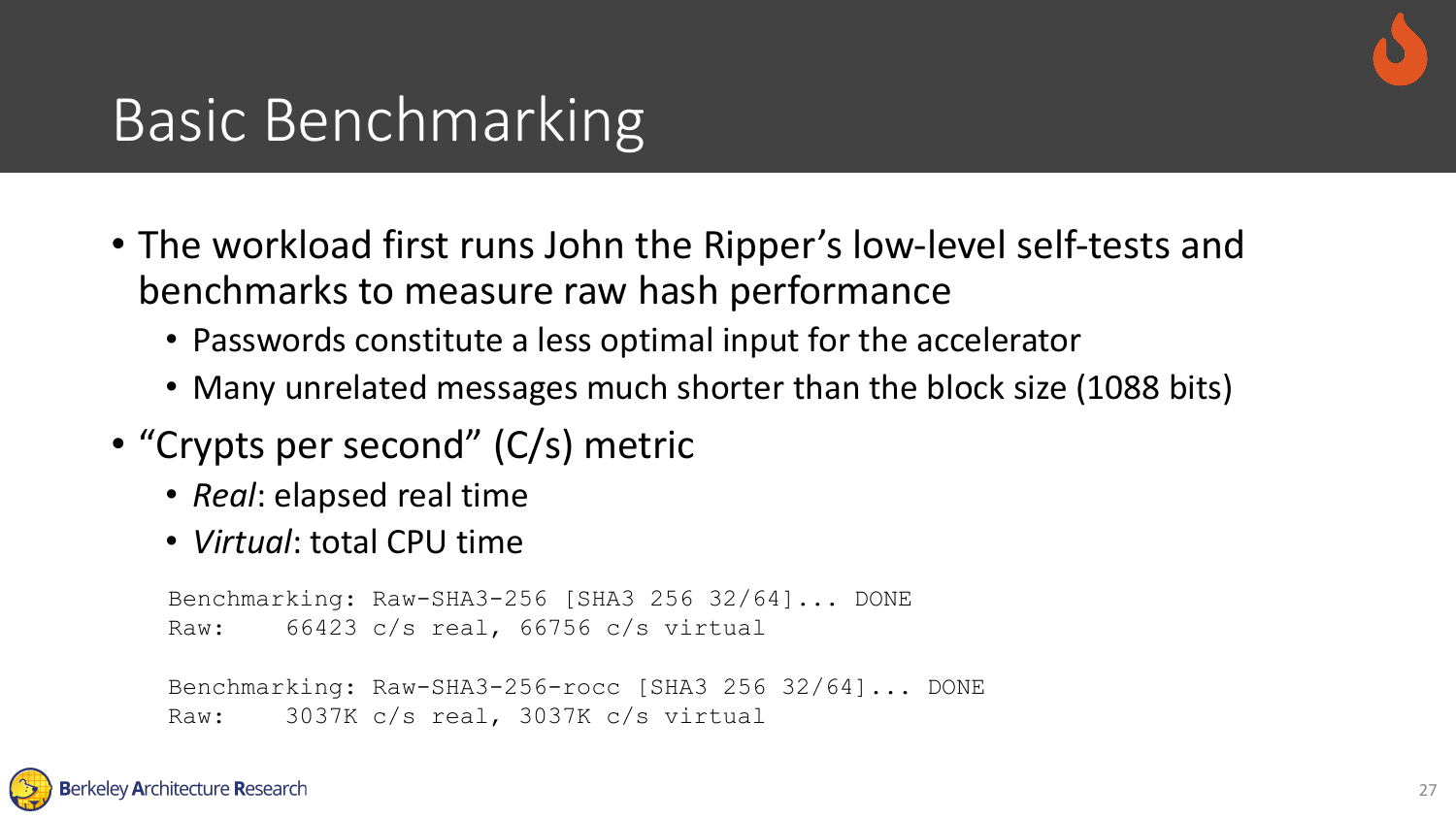

#### Password Cracking

- In the second half of the workload, the SHA-3 accelerator is used to attack sample hashes from the default wordlist
- john is given input files of one hash per line, unsalted for simplicity:

hash\_0:be87f99a67e48ec4ec9f05b565f6ca531e24b9c71a62cfd3a58f54ebc60115ea hash\_1:f706280cdf972ed4af636d540e7d2ea2ff3e9f91e63bc389b2aa0fa288c486a9 hash\_2:2cd81e6887b1618af765e2bc127f68b563e6a1b4abd397331b759f878eb8515e hash\_3:9cdc6b9ff3d0d0a90cb8670fb972debc08947697c6b63903458abbaaa0fe93c9

• The companion "sha3-linux-jtr-crack" workload includes a more challenging scenario that tests the incremental (brute-force) mode

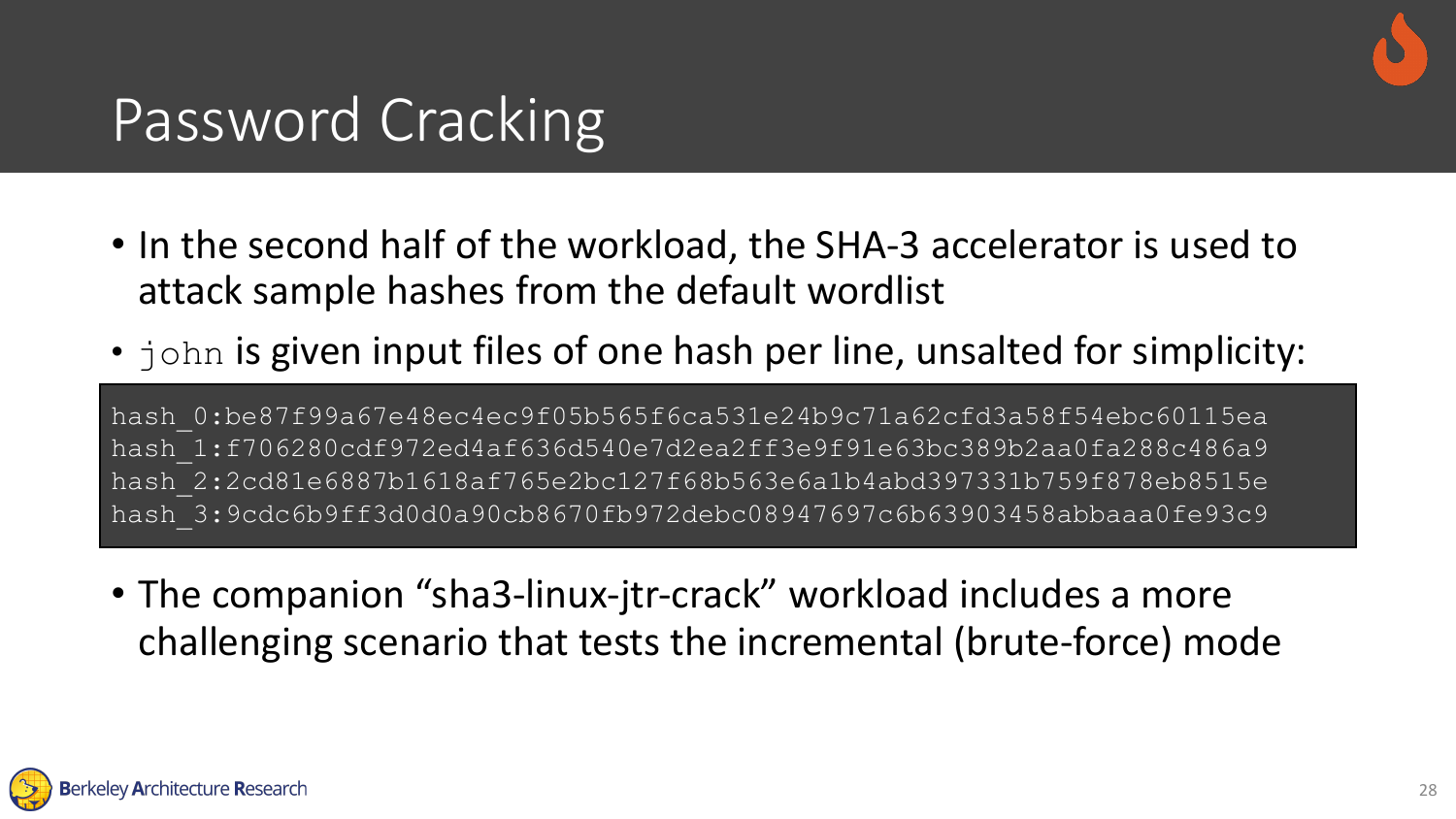

#### Capturing Results

• Once the workload terminates automatically, the results are copied to the manager instance:

FireSim Simulation Exited Successfully. See results in: /home/centos/chipyard/sims/firesim/deploy/results-workload/2021-06-18--01-09-42 sha3-linux-jtr-test/

- The exact directory path will contain a different timestamp
- Console output recorded in sha3-linux-jtr-test0/uartlog
	- As well as other output files named in the workload definition

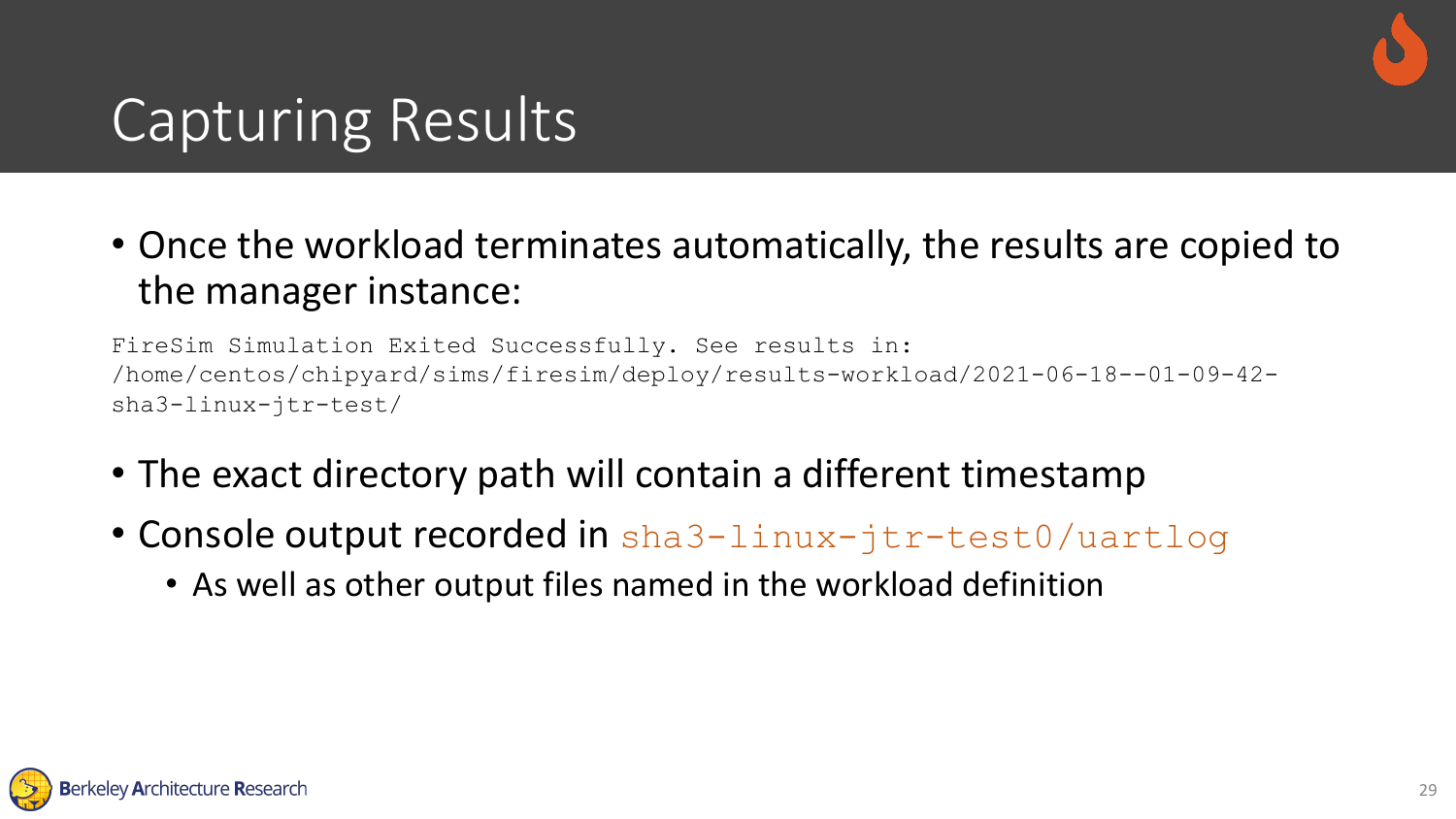

#### Password Cracking

- "sha3-linux-jtr-crack" includes two different tests
	- 1. A short test based on passwords present in the default wordlist
	- 2. A long test that resorts to incremental (brute-force) mode
- Repeat the same procedure as "sha3-linux-jtr-test"
	- Use the same AGFI: firesim-singlecore-sha3-no-nic-12-11c4mb-ddr3
	- Generate the workload definition with marshal
	- Edit config runtime.ini to reference this workload
- Start the simulation and attach the UART console to watch progress

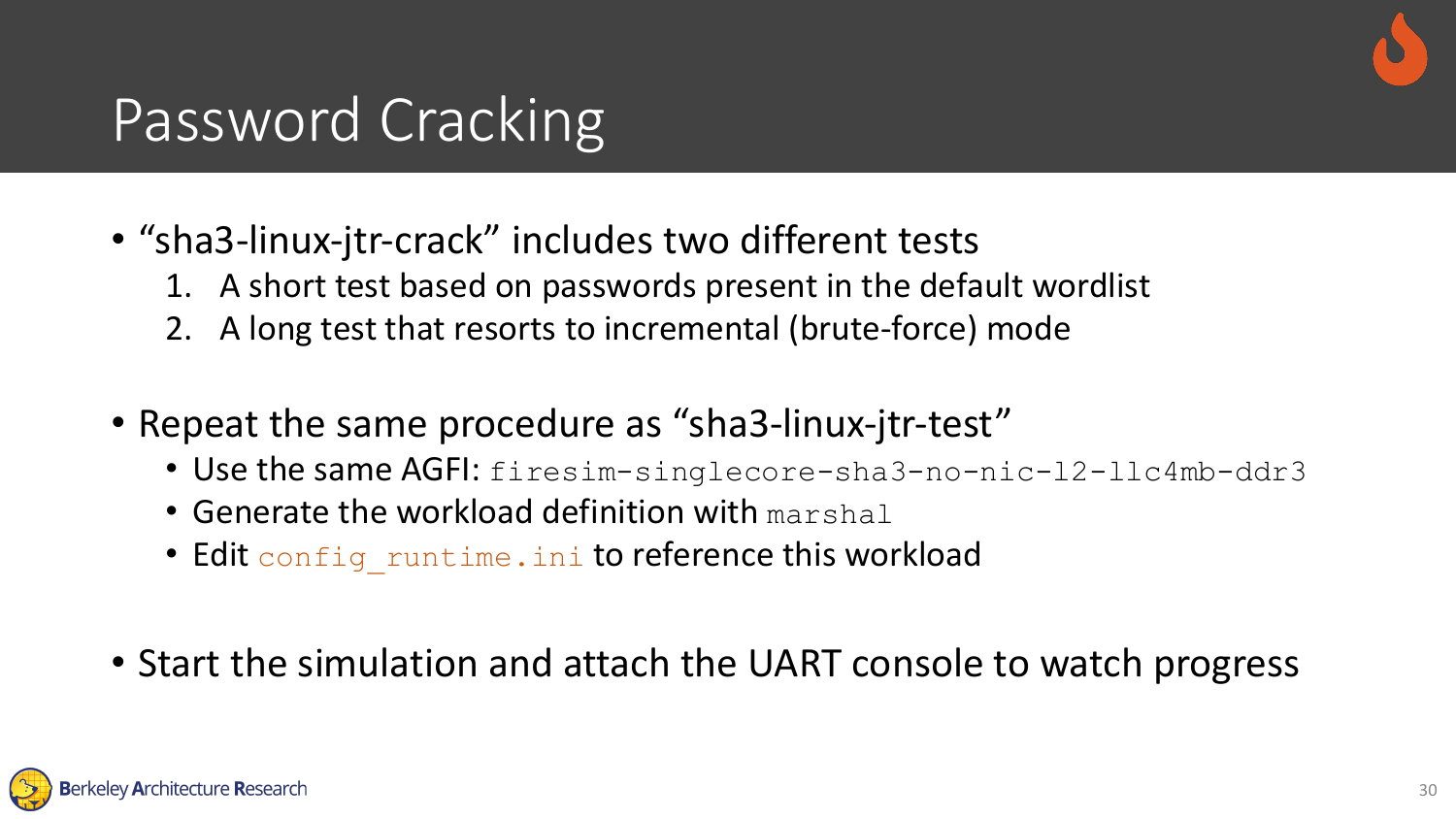

#### Killing a Simulation

- Brute-forcing the last hash takes a few minutes of simulated time
- Too long to complete at this tutorial
- To stop a simulation in the middle:

#### \$ firesim kill

```
FireSim Manager. Docs: http://docs.fires.im
Running: kill
[192.168.3.73] Executing task 'kill switch wrapper'
[192.168.3.73] Executing task 'kill simulation wrapper'
[192.168.3.73] Killing FPGA simulation for slot: 0.
[192.168.3.73] Disconnecting all NBDs.
[192.168.3.73] Executing task 'screens'
Confirming exit...
```
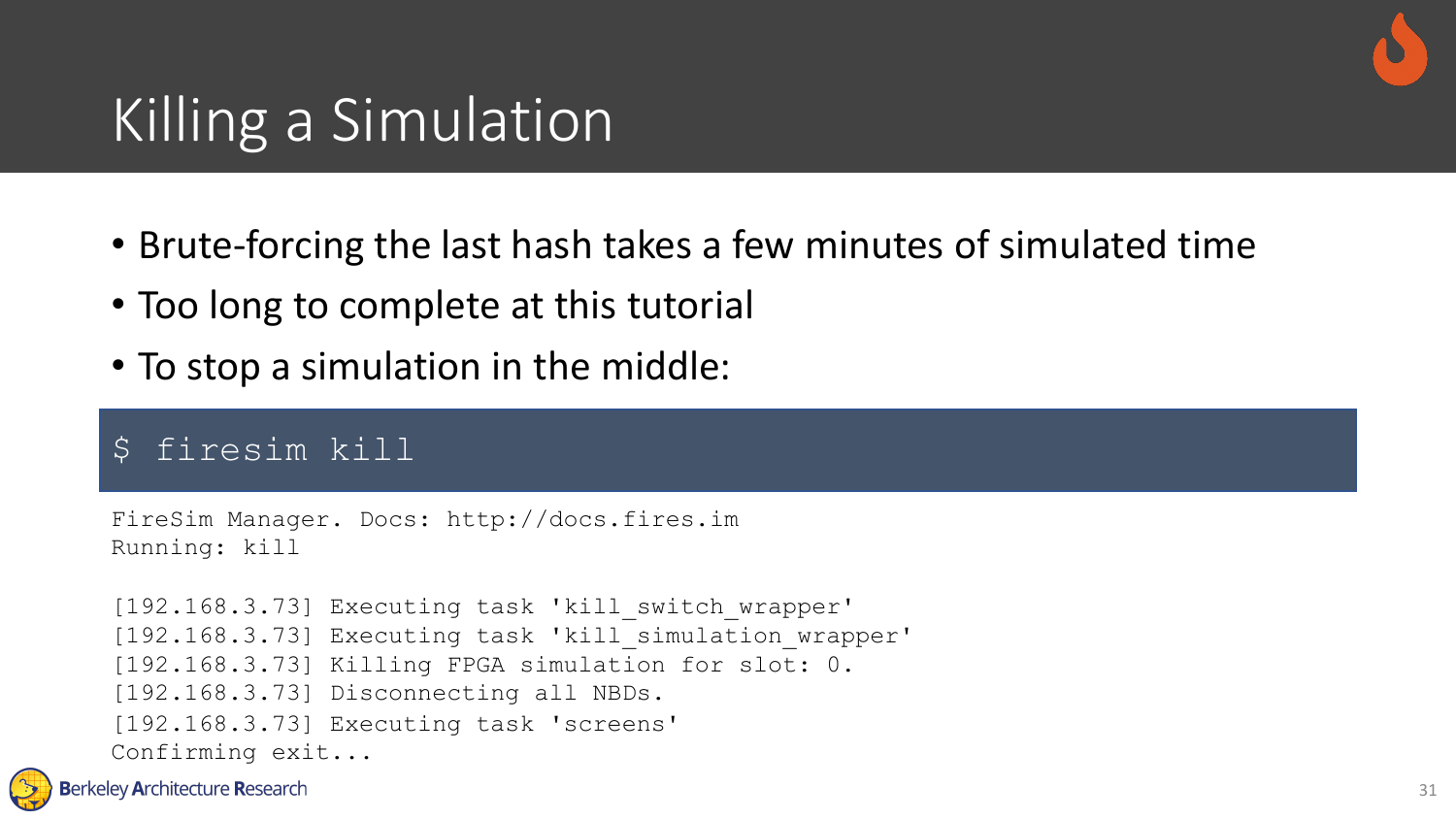

## Terminating Simulation Instances

#### \$ firesim terminaterunfarm

```
FireSim Manager. Docs: http://docs.fires.im
Running: terminaterunfarm
IMPORTANT!: This will terminate the following instances:
f1.16xlarges
[]
f1.4xlarges
\lceilm4.16xlarges
[]
f1.2xlarges
['i-053d65f4b514170be']
Type yes, then press enter, to continue. Otherwise, the operation will be cancelled.
                                                  Type yes at the prompt to confirm
```
yes

Instances terminated. Please confirm in your AWS Management Console.